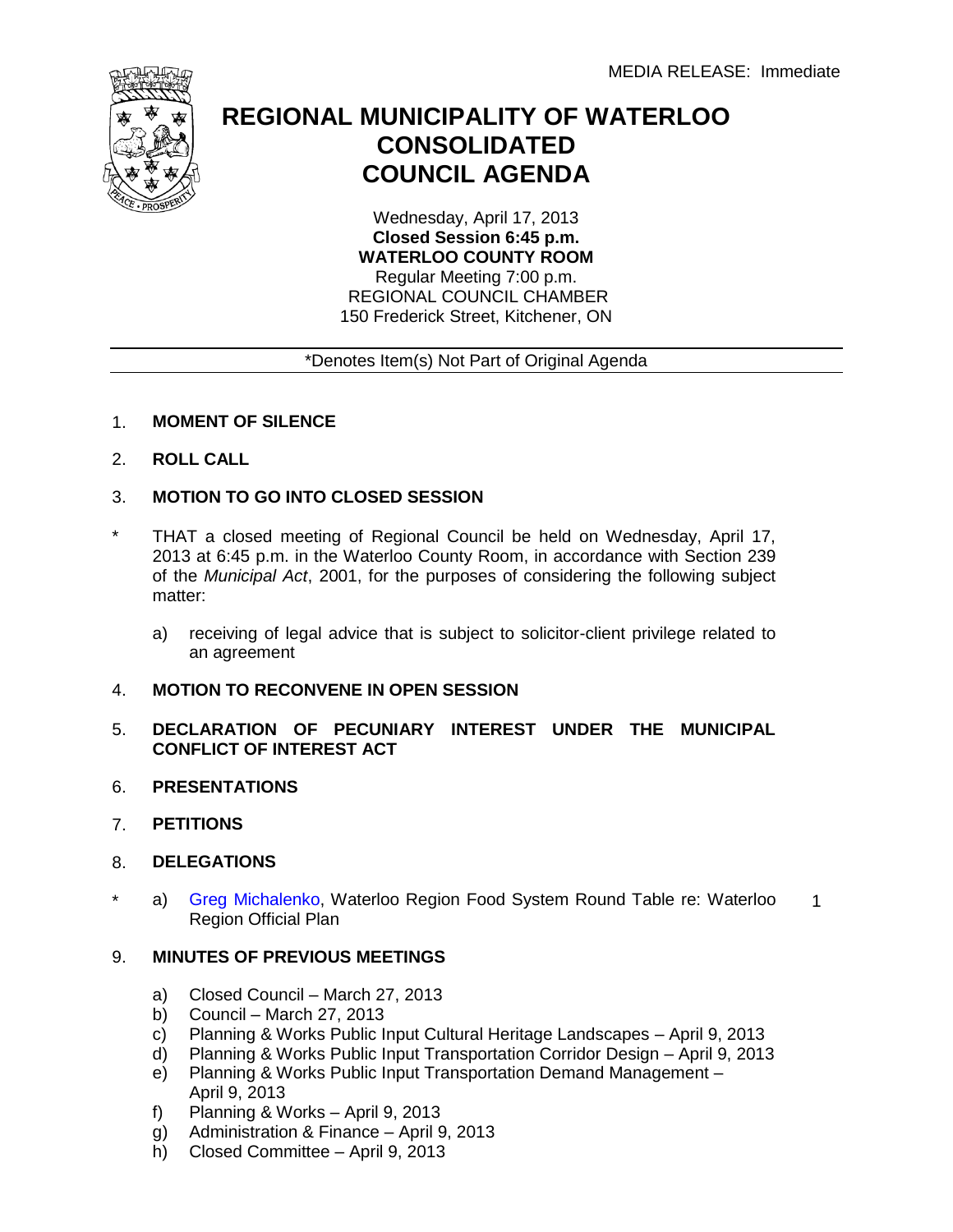- i) Community Services April 9, 2013
- j) Library April 9, 2013

## 10. **COMMUNICATIONS**

11. **MOTION TO GO INTO COMMITTEE OF THE WHOLE TO CONSIDER REPORTS**

#### 12. **REPORTS**

#### **Finance Reports**

a) [F-13-036,](#page-4-0) T2013-011 Mannheim Chemical Storage Building b) [F-13-037, T20](#page-6-0)13-009 Recoating of Elmira West Elevated Water Tank c) [F-13-038,](#page-8-0) T2013-005, Victoria Street and Concession Street Bridge Rehabilitations over the Grand River and Concession Street Resurfacing, Cities of Kitchener, Cambridge and the Township of Woolwich 3 5 7

## **Committee Reports**

| $\star$ | Planning & Works - attached & marked PS-130409<br>a)<br>Closed Planning & Works - attached & marked CPS-130409 |                                                                                                           |    |  |  |
|---------|----------------------------------------------------------------------------------------------------------------|-----------------------------------------------------------------------------------------------------------|----|--|--|
|         | b)                                                                                                             | Administration & Finance - attached & marked FS-130409                                                    | 13 |  |  |
|         | C)                                                                                                             | Community Services - attached & marked SS-130409                                                          | 15 |  |  |
|         | d)                                                                                                             | Library – attached & marked LS-130409                                                                     | 17 |  |  |
|         |                                                                                                                | <b>Chief Administrative Officer</b><br><b>Regional Chair</b><br><b>Regional Clerk</b>                     |    |  |  |
| 13.     |                                                                                                                | OTHER MATTERS UNDER COMMITTEE OF THE WHOLE                                                                |    |  |  |
|         | a)                                                                                                             | Memo, Ontario Works Caseload: March 2013                                                                  | 19 |  |  |
| *       | b)                                                                                                             | CR-RS-13-034/P-13-042, Sand Hills Co-operative Housing<br>Inc., 250<br><b>Chandler Drive in Kitchener</b> | 21 |  |  |
| 14.     |                                                                                                                | FOR COMMITTEE OF THE WHOLE TO RISE AND COUNCIL<br><b>MOTION</b><br><b>RESUME</b>                          |    |  |  |

- 15. **MOTION TO ADOPT PROCEEDINGS OF COMMITTEE OF THE WHOLE**
- 16. **MOTIONS**
- 17. **NOTICE OF MOTION**
- 18. **UNFINISHED BUSINESS**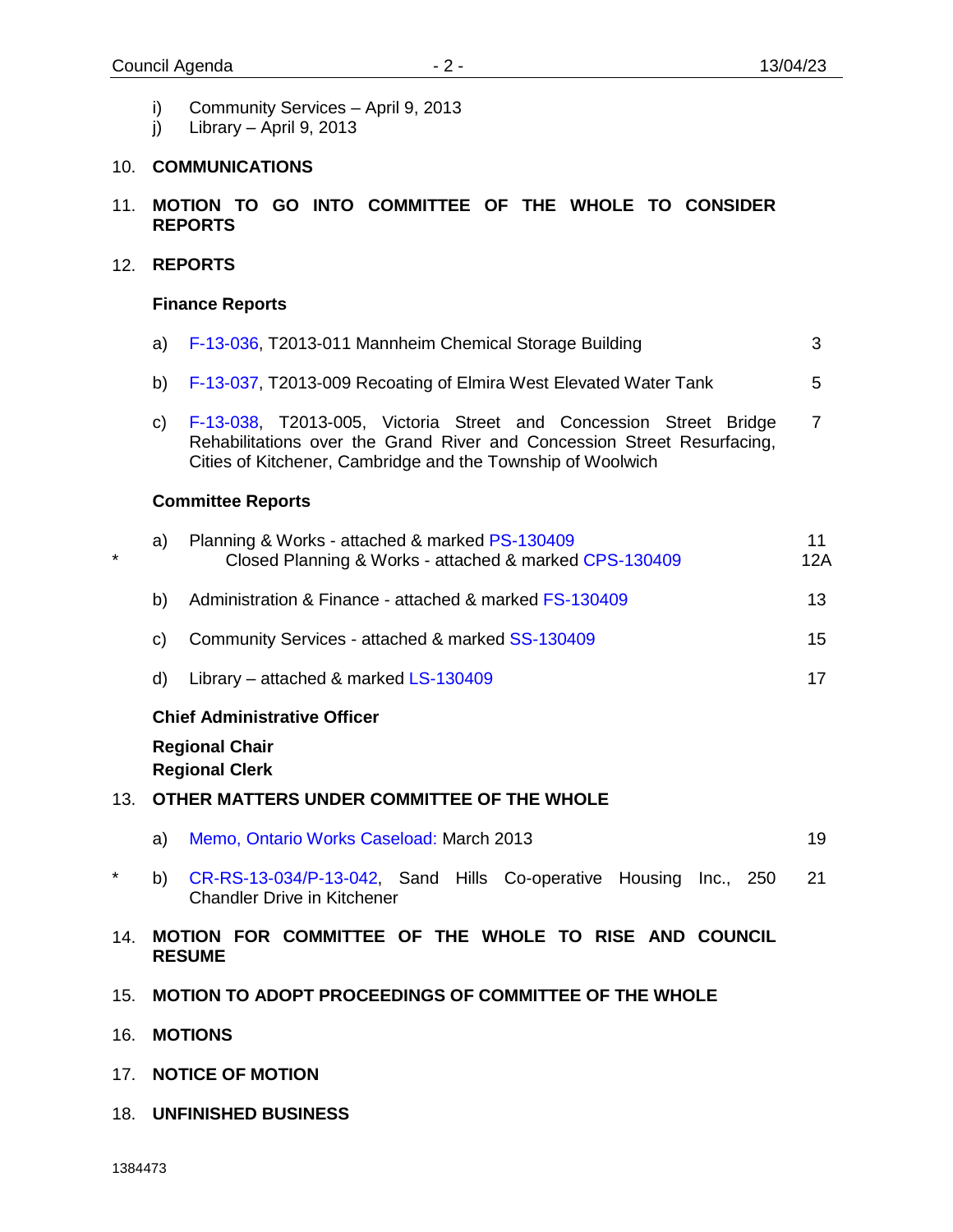## 19. **OTHER BUSINESS**

#### 20. **QUESTIONS**

#### 21. **ENACTMENT OF BY-LAWS – FIRST, SECOND & THIRD READINGS**

- \* a) A By-law to Amend By-law 06-072, as amended, being the Region's Traffic and Parking By-law (Rates of Speed – Sawmill Rd., Woolwich Township)
	- b) A By-law to Confirm the Actions of Council April 17, 2013

#### 22. **ADJOURN**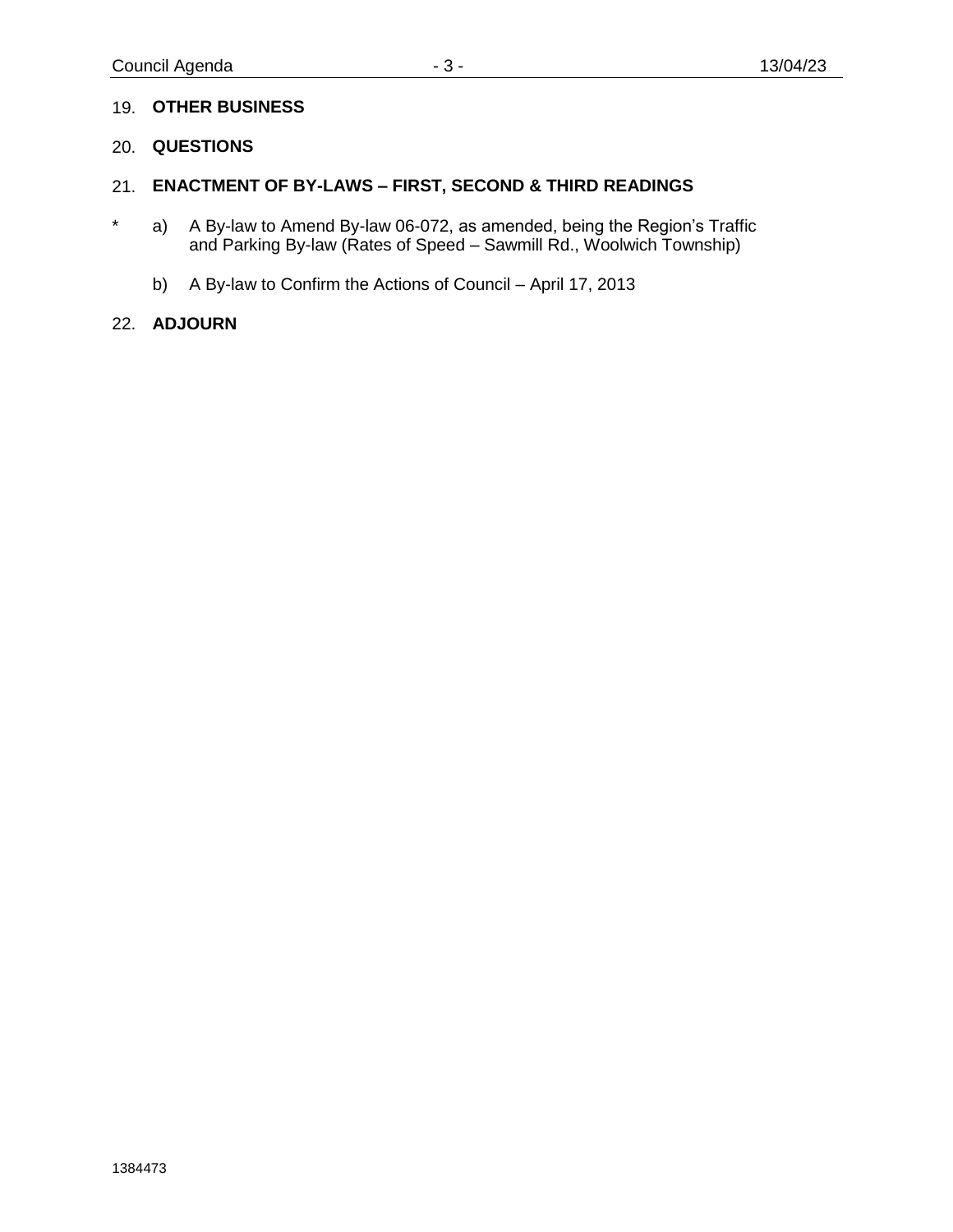## Waterloo Food System Round Table

Motion respecting Waterloo Region Official Plan

The Waterloo Region Food System Round Table, at its regular meeting of March 20, 2013, unanimously approved the following motion:

The Waterloo Region Food System Round Table fully supports the new Waterloo Region Official Plan that has been approved by Water Region Council. We believe that the calculations and criteria used by the Region to implement Province of Ontario guidelines to accommodate urban growth without creating sprawl at additional expense to the agricultural community were done accurately. The Official Plan provides a good foundation and framework to fulfill the Region's Strategic Focus for growth management and prosperity as well as environmental sustainability.

We are very concerned that the recent Ontario Municipal Board decision to support the claims of a group of developers is not only wrong, but could also seriously affect progress throughout Ontario to implement sustainable urban growth policy, and therefore jeopardizes the interests of the Province of Ontario as well.

Contact: Greg Michalenko for the Waterloo Region Food System Round Table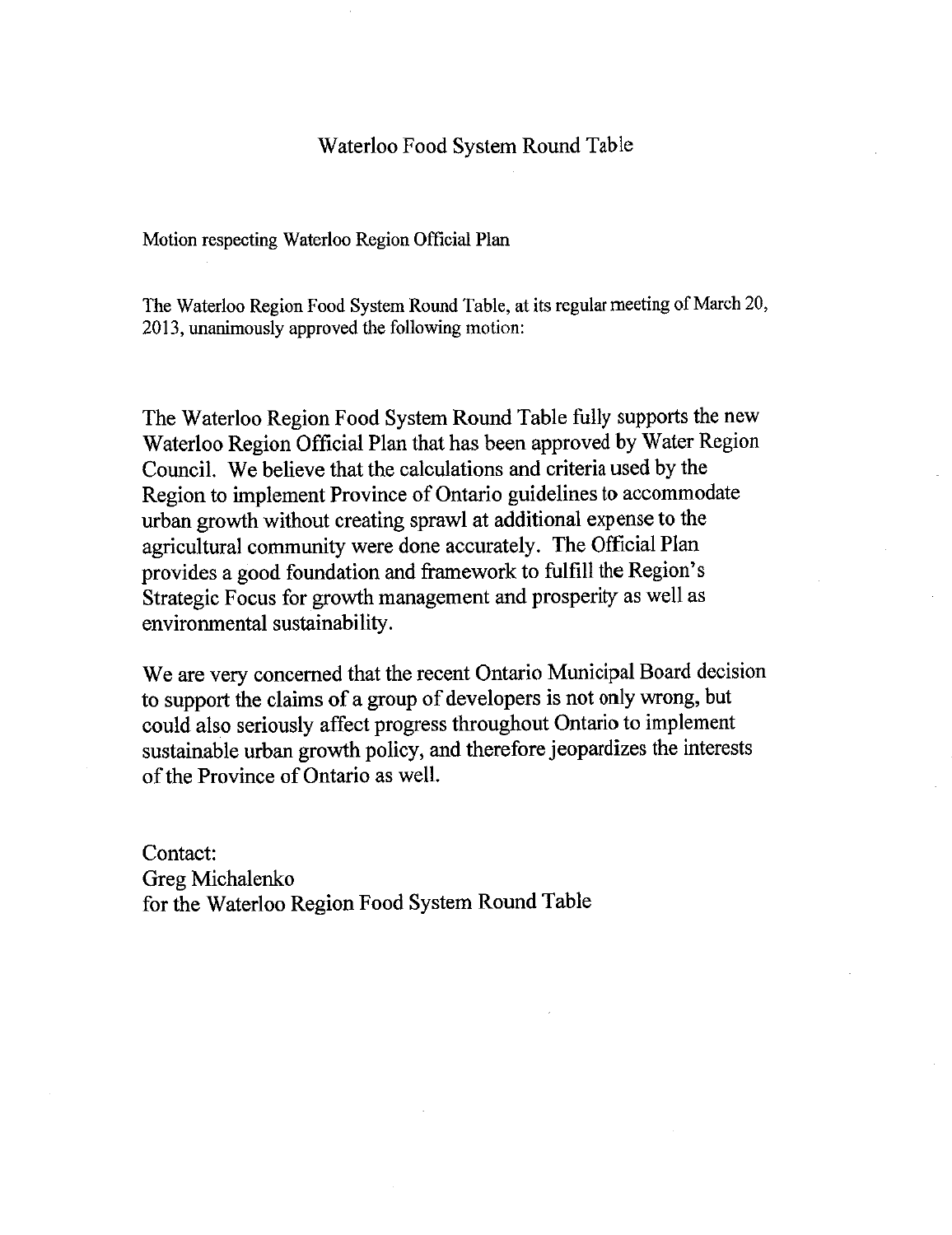<span id="page-4-0"></span>

## **REGION OF WATERLOO**

## **FINANCE DEPARTMENT Procurement & Supply Services Division**

**TO:** Regional Chair Ken Seiling and Members of Regional Council

**DATE:** April 17, 2013 **FILE CODE: F18-30**

#### **SUBJECT: T2013-011 MANNHEIM CHEMICAL STORAGE BUILDING**

#### **RECOMMENDATION:**

THAT the Regional Municipality of Waterloo accept the tender of Gateman Milloy Inc. for the construction of the Mannheim Chemical Storage Building at the Mannheim Water Treatment Plant (WTP), City of Kitchener, in the amount of \$2,415,987.74 including all applicable taxes.

#### **SUMMARY:**

Nil

#### **REPORT:**

Tenders were called for the construction of the Mannheim Chemical Storage Building at the Mannheim WTP, City of Kitchener, and were opened in the presence of M. Darmalingum, J. Ing and J. Markovic.

| Gateman Milloy Inc.                      | Kitchener, ON  | \$2,415,987.74 |
|------------------------------------------|----------------|----------------|
| Kingdom Construction Ltd.                | Ayr, ON        | \$2,687,508.38 |
| <b>BGL Contractors Corp.</b>             | St. Agatha, ON | \$2,692,148.16 |
| K & L Construction (Ontario) Ltd.        | London, ON     | \$2,747,058.25 |
| <b>Topsite Contracting Ltd.</b>          | Vaughan, ON    | \$2,756,070.00 |
| <b>Baseline Constructors Inc.</b>        | Waterloo, ON   | \$2,762,850.00 |
| <b>Finnbilt General Contracting Ltd.</b> | Stratford, ON  | \$2,780,123.18 |
| <b>Matheson Constructors</b>             | Concord, ON    | \$2,806,626.48 |
| Aplus General Contractors Corp.          | Toronto, ON    | \$2,943,921.20 |
| *One bid was disqualified                |                |                |

This contract is for the construction of a Chemical Storage Building and all associated site servicing (water, sanitary and gas) at the Mannheim WTP.

The Region is consolidating all of its water maintenance and operations functions at the Mannheim WTP to increase operating efficiency and reduce operating cost. Part of this consolidation will be to construct a new chemical storage building at the Mannheim WTP to provide bulk storage of sodium hypochlorite and transfer of sodium hypochlorite to delivery trucks supplying water treatment plants throughout the Region. The new Mannheim chemical storage building will replace the existing Greenbrook chemical storage building, which is reaching the end of its service life and is located at a site that is no longer regularly staffed. The new Mannheim chemical storage facility will incorporate spill containment and environmental controls that meet all current design standards and improve security and environmental protection by storing bulk sodium hypochlorite at a facility that is staffed 24 hours per day, 7 days per week.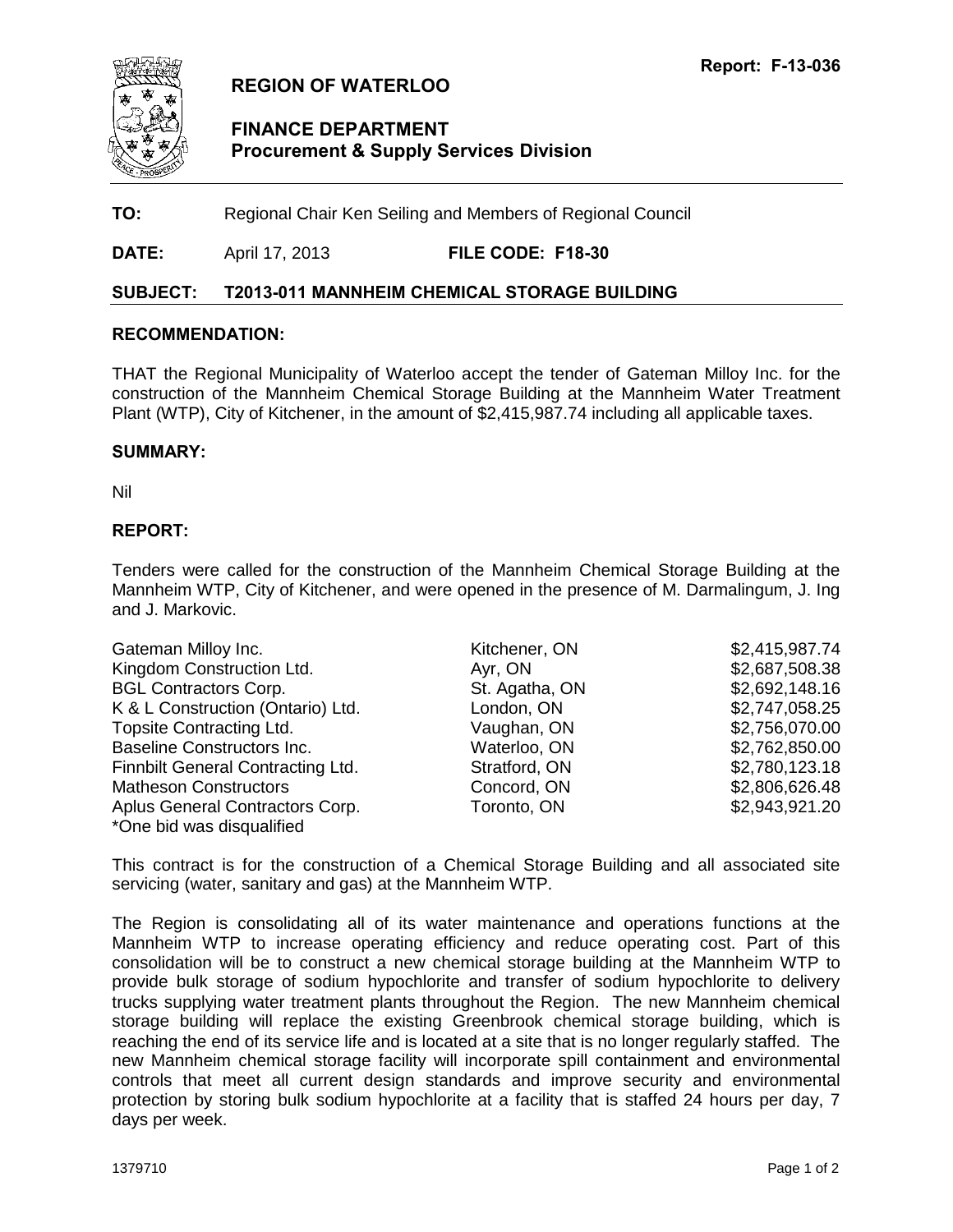The Site Plan Approval and Building Permit from the City of Kitchener have been received. There are no other external approvals required to proceed with construction of the Chemical Storage Building.

Subject to Council approval, construction work is expected to commence in May 2013 with completion expected in January 2014.

#### **CORPORATE STRATEGIC PLAN:**

Award of this contract meets the Corporate Strategic Plan objective to "develop, optimize and maintain infrastructure to meet current and projected needs" under Strategic Focus Area 2 to "manage growth to foster thriving and productive urban and rural communities."

#### **FINANCIAL IMPLICATIONS:**

| T2013-011                                        |           | \$2,415,988 |
|--------------------------------------------------|-----------|-------------|
| Engineering - Consultant                         |           | 190.970     |
| Engineering - Regional                           |           | 50,000      |
|                                                  | Sub-total | \$2,656,958 |
| Less: Municipal Rebate of 86.46% of HST (11.24%) |           | (259, 312)  |
|                                                  | Total     | \$2,397,646 |

The approved 2013 Water Ten Year Capital Program includes a budget of \$2,608,000 for the Mannheim WTP Chemical Storage Building (project #04151) in 2013 and 2014, to be funded from the Development Charge and Water Reserve Funds. The net total estimated project cost for the Mannheim Chemical Storage Building of \$2,397,646 is \$210,354 (8%) less than the total project budget.

The final date of acceptance for this tender is May 25, 2013.

#### **OTHER DEPARTMENT CONSULTATIONS/CONCURRENCE:** Nil

#### **ATTACHMENTS:** Nil

**PREPARED BY:** *Charles Whitlock*, Director, Procurement & Supply Services

**APPROVED BY:** *Craig Dyer*, Chief Financial Officer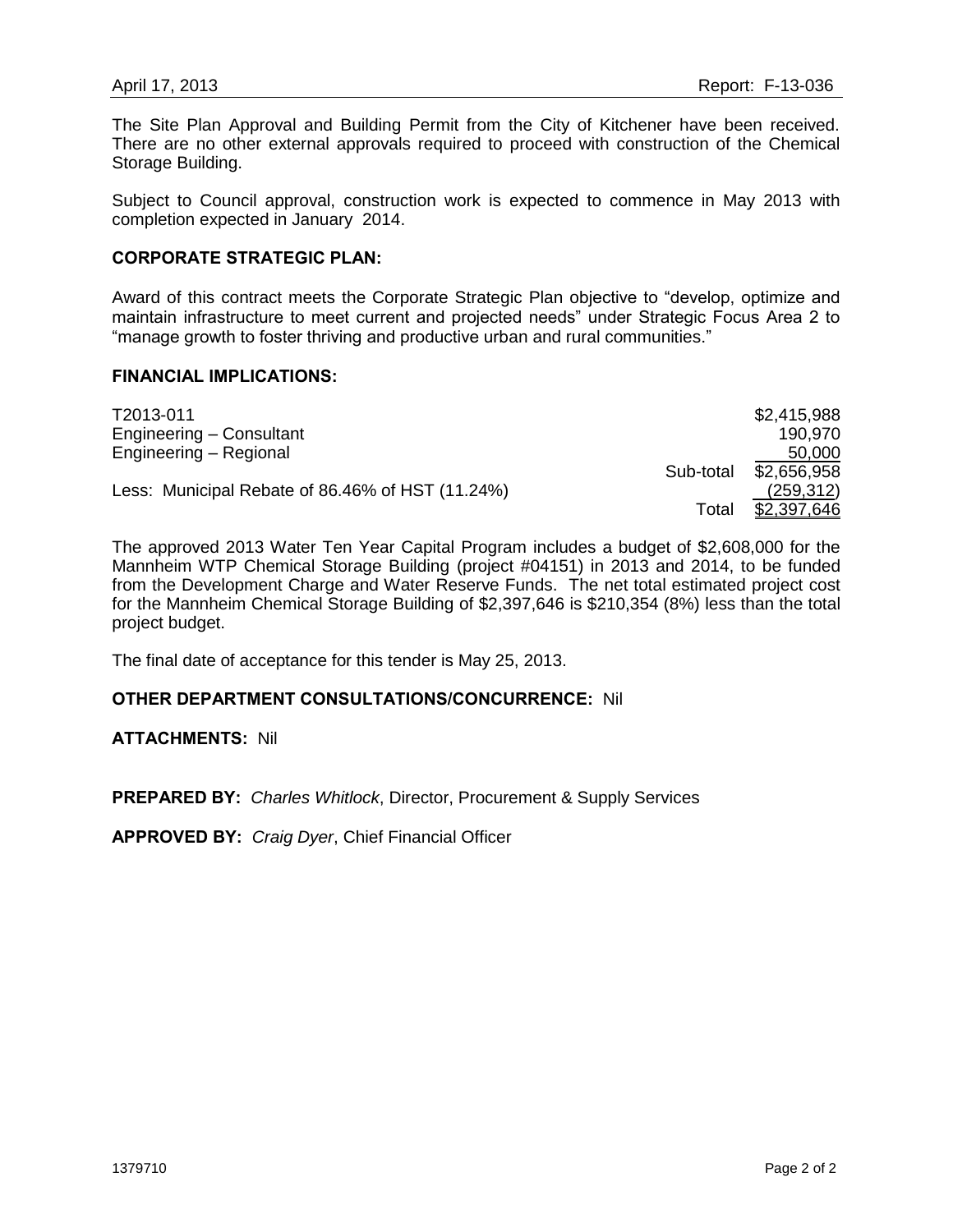<span id="page-6-0"></span>

## **REGION OF WATERLOO**

## **FINANCE DEPARTMENT Procurement & Supply Services Division**

**TO:** Regional Chair Ken Seiling and Members of Regional Council

**DATE:** April 17, 2013 **FILE CODE: F18-30**

#### **SUBJECT: T2013-009 RECOATING OF ELMIRA WEST ELEVATED WATER TANK**

#### **RECOMMENDATION:**

THAT the Regional Municipality of Waterloo accept the tender of MacDonald Applicators Ltd. for Recoating of Elmira West Elevated Water Tank, Elmira, Township of Woolwich in the amount of \$610,426.00 including all applicable taxes.

#### **SUMMARY:**

Nil

#### **REPORT:**

Tenders were called for the Recoating of Elmira West Elevated Water Tank, Elmira, Township of Woolwich and were opened in the presence of I. Young, B. Khan and J. Markovic.

The following tenders were received:

| MacDonald Applicators Ltd.        | Saint John, NB  | \$610,426.00 |
|-----------------------------------|-----------------|--------------|
| Rescom Coatings Inc.              | Cayuga, ON      | \$630,603.28 |
| Dupont Paintings Contracting Ltd. | Toronto, ON     | \$858,913.00 |
| <b>Clifford Restoration Ltd.</b>  | Scarborough, ON | \$949,652.00 |
| * One bid was disqualified        |                 |              |

In 2011, the Region of Waterloo retained Landmark Municipal Services (LMS) to perform a condition assessment on all above ground water storage facilities throughout the Region. The condition assessment focused on the current condition of the existing internal and external coating and lining systems as well as the condition of structural steel tank elements.

The Elmira West Elevated Water Tank has not been repainted since it was first commissioned in 2001. The LMS report recommended overcoating of the tank to stop further deterioration of the coating systems. The Region's consultant for this project, Conestoga-Rovers and Associates (CRA), completed a final inspection earlier this year. This inspection report includes recommendations for additional work to improve safety for operations staff. This tender is for the overcoating of the Elmira West Elevated Water Tank, cleaning of sediments from inside of the tank, repairing and replacement of damaged and corroded steel elements, spot repair of inner paint layers where it is identified, installing a cathodic protection system as well as upgrades to improve safety for staff who maintain the tank.

Subject to council approval, repair and over-coating work is scheduled to commence in May 2013 with completion expected in July 2013.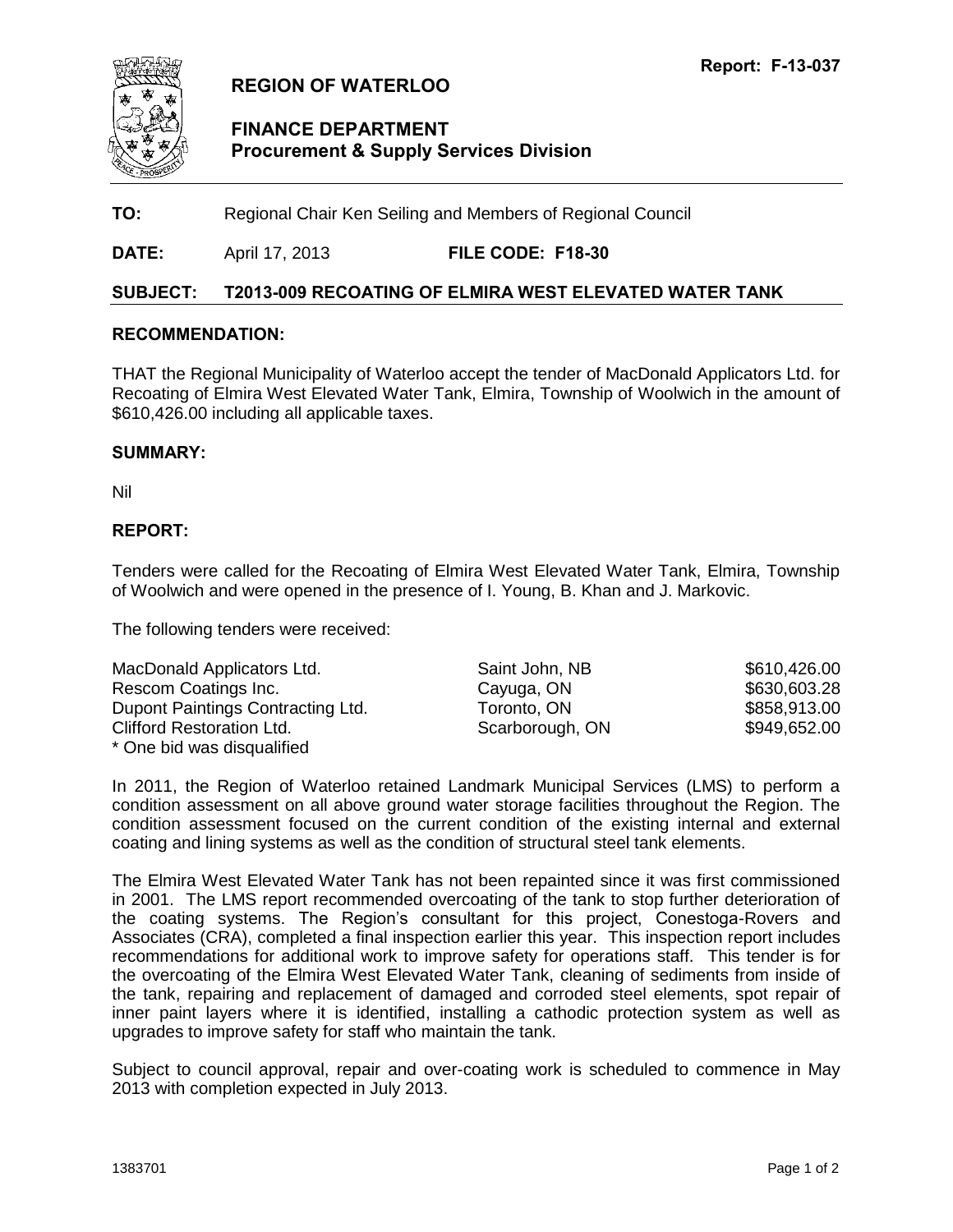#### **CORPORATE STRATEGIC PLAN:**

Award of this contract meets the Corporate Strategic Plan objective to "develop, optimize and maintain infrastructure to meet current and projected needs" under Strategic Focus Area 2 to "manage growth to foster thriving and productive urban and rural communities."

#### **FINANCIAL IMPLICATIONS:**

| T2013-009                                    |           | \$610,426 |
|----------------------------------------------|-----------|-----------|
| <b>Engineering - Consultant</b>              |           | 55,488    |
| Engineering - Regional                       |           | 40,000    |
| Advertising and Printing                     |           | 2,000     |
|                                              | Sub-total | \$707,914 |
| Less: Municipal Rebate of 86.46% of paid HST |           | (66, 238) |
|                                              | Total     | \$641.676 |

The approved 2013 Water Ten Year Capital Program includes a total budget of \$1,544,000 in 2013 for Recoating the Elmira West Elevated Water Tank and St. Andrews Stand Pipe (project #04964) to be funded from the Water Reserve Fund. Of this amount, \$650,000 was the budget for the Recoating of Elmira West Elevated Tank. The net total estimated project cost for overcoating the Elmira West Elevated Water Tank is \$641,676, which is within the amount allocated for this work. The remaining budget of \$902,324 will be used for the overcoating of the St. Andrews Stand Pipe in the summer of 2013.

The final date of acceptance for this proposal is May 25, 2013.

## **OTHER DEPARTMENT CONSULTATIONS/CONCURRENCE:** Nil

**ATTACHMENTS:** Nil

**PREPARED BY:** *Charles Whitlock*, Director, Procurement & Supply Services

**APPROVED BY:** *Craig Dyer*, Chief Financial Officer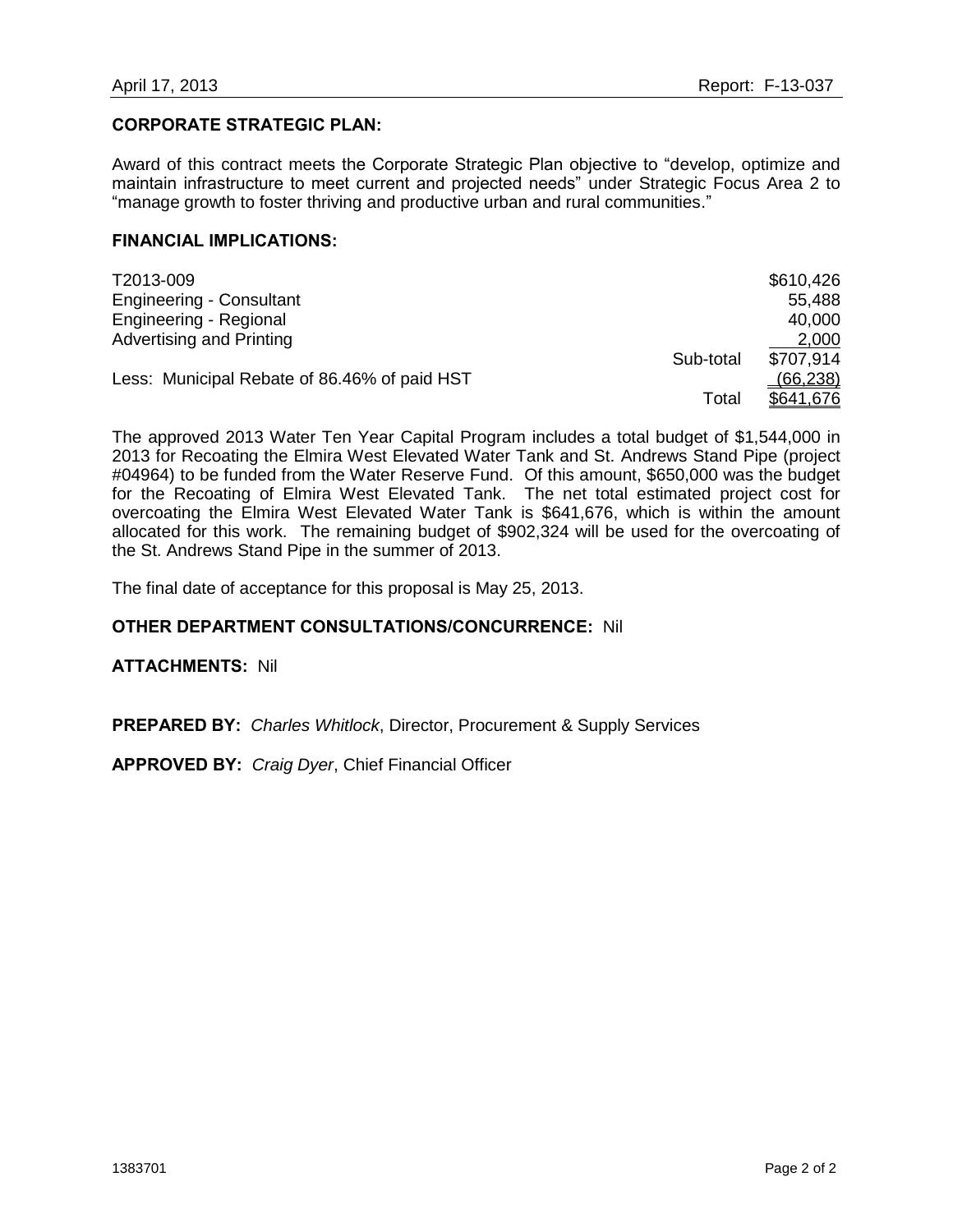<span id="page-8-0"></span>

## **REGION OF WATERLOO**

## **FINANCE DEPARTMENT Procurement & Supply Services Division**

**TO:** Regional Chair Ken Seiling and Members of Regional Council

**DATE:** April 17, 2013 **FILE CODE: F18-30**

**SUBJECT: T2013-005 VICTORIA STREET AND CONCESSION STREET BRIDGE REHABILITATIONS OVER THE GRAND RIVER AND CONCESSION STREET RESURFACING, CITIES OF KITCHENER, CAMBRIDGE AND THE TOWNSHIP OF WOOLWICH** 

#### **RECOMMENDATION:**

THAT the Regional Municipality of Waterloo accept the tender of Looby Builders (Dublin) Limited for the Victoria Street and Concession Street Bridge Rehabilitations over the Grand River and Concession Street Resurfacing, Cities of Kitchener, Cambridge and the Township of Woolwich, in the amount of \$6,197,931.71 including all applicable taxes.

AND THAT the Regional Municipality of Waterloo approve an increase in project costs of \$53,324.00, including all applicable taxes gross and \$0 net to facilitate construction of a northbound dedicated right-turn lane on Grand Avenue at Concession Street on behalf of the City of Cambridge.

#### **SUMMARY:** Nil

#### **REPORT:**

Tenders were called for the Victoria Street and Concession Street Bridge Rehabilitations over the Grand River and Concession Street Resurfacing, Cities of Kitchener, Cambridge and the Township of Woolwich and were opened in the presence of D. Weiler, L. Misurka and L. Buitenhuis.

The following tenders were received (including HST):

| Looby Builders (Dublin) Limited           | Dublin, ON     | \$6,197,931.71 |
|-------------------------------------------|----------------|----------------|
| Facca Incorporated                        | Ruscom, ON     | \$6,863,516.61 |
| <b>McLean Taylor Construction Limited</b> | St. Mary's, ON | \$8,559,217.88 |

The work of this contract includes the rehabilitation of the Victoria Street and Concession Street Bridges over the Grand River, including the removal and replacement of the existing sidewalks and barrier walls, concrete repairs, asphalt replacement and the resurfacing of Concession Street from Grand Avenue to Chisholm Street.

Construction is scheduled to commence on or about April 22, 2013 with completion expected by mid November 2013. Construction will take place concurrently on the Victoria Street Bridge and the Concession Street Bridge from April until November. The resurfacing of Concession Street from Water Street to Chisholm Street will require approximately eight (8) weeks to complete.

#### Traffic Restrictions

The rehabilitation of the Victoria Street Bridge over the Grand River will be completed in two stages by completing work on one half of the bridge at a time. Traffic will be reduced from two (2) through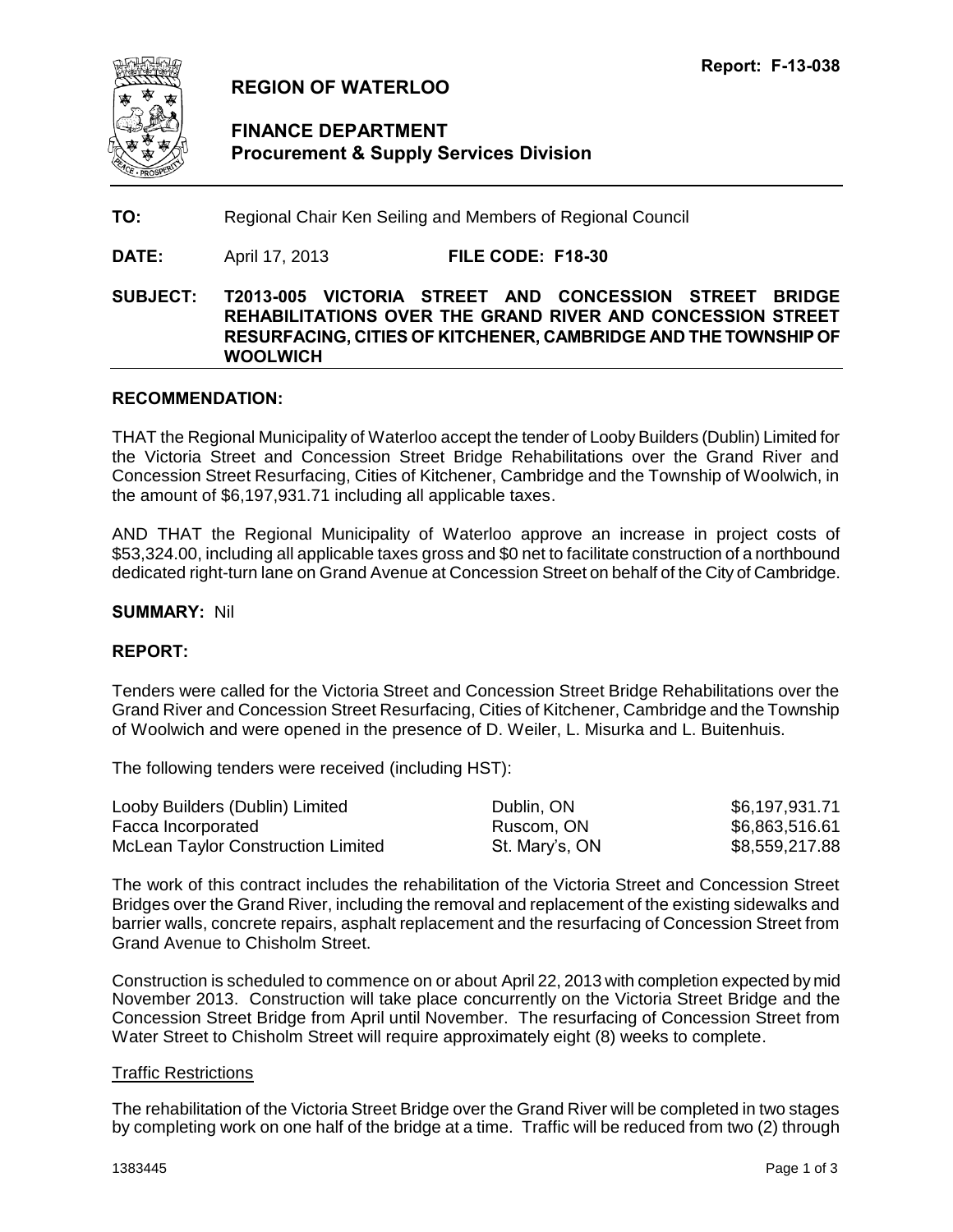lanes in each direction to one (1) through lane in each direction for the duration of the work. Advance notification to the public of these upcoming traffic lane restrictions will be provided via newspaper advertisements and advance notification signs placed at the roadside approaches to the Victoria Street Bridge. Two one-day full closures of Victoria Street will be required in order to replace the bridge bearings and place the surface asphalt. This work will be completed over two Sundays with advance notification provided to the public and traffic being detoured via Fountain Street, the Fairway Road Extension and Lackner Blvd. In order to minimize traffic delays on Victoria Street during construction, the timing of existing traffic control signals at the intersection of Victoria Street and Fountain Street and Victoria Street and Woolwich Street / Eby Street will be adjusted to facilitate traffic flow along Victoria Street.

The rehabilitation of the Concession Street Bridge over the Grand River in Cambridge will be completed in three stages. Traffic will be reduced from two (2) through lanes in each direction to one (1) through lane in each direction for the duration of the work. In order to minimize traffic delays on Concession Street during construction, the timing of the existing traffic control signals at the intersections of Concession Street and Grand Ave and Concession Street and Water Street will be adjusted to facilitate traffic flow along Concession Street. The resurfacing of Concession Street from Water Street to Chisholm Street, including all intersections, will be completed while maintaining one (1) through lane in each direction at all times for the base asphalt. A one day full closure of Concession Street will be required for the placement of the surface asphalt.

During construction of the above works, local and emergency services traffic will be maintained at all times. Access to local businesses, residences and local streets will be maintained to the greatest extent possible; however, short-term disruptions may occur when construction activities are being completed directly adjacent to an entrance or local street. Pedestrian and cyclist traffic will be maintained on Victoria Street and Concession Street during construction at all times.

## **CORPORATE STRATEGIC PLAN:**

Award of this contract is in accordance with the Region's public tendering practices and meets Focus Area 2.2 to develop, optimize and maintain infrastructure to meet current and projected needs of the Region's Corporate Strategic Plan and specifically strategic objective 2.2.1 which is to ensure all Regional programs and services continue to prioritize and implement capital program projects required to meet community needs and ensure sustainability.

## **FINANCIAL IMPLICATIONS:**

Contract T2013-005 costs are shared as follows (including HST):

| Region of Waterloo - Transportation Division<br>Region of Waterloo - Water Services Division<br>City of Cambridge                                                                                                                                                     | Total | \$5,836,897<br>320,016<br>41,019<br>\$6,197,932                                    |
|-----------------------------------------------------------------------------------------------------------------------------------------------------------------------------------------------------------------------------------------------------------------------|-------|------------------------------------------------------------------------------------|
| Region of Waterloo - Transportation Division Costs                                                                                                                                                                                                                    |       |                                                                                    |
| T2013-005<br>Engineering – Consultant<br><b>Traffic Signal Improvements</b><br>Engineering - Regional<br><b>Utility Relocations</b><br>Material Inspection and Testing during Construction<br>Detours, Signing and Line Painting<br><b>Advertising &amp; Printing</b> |       | \$5,836,897<br>466,983<br>101,700<br>90,000<br>56,500<br>53,675<br>20,000<br>9,400 |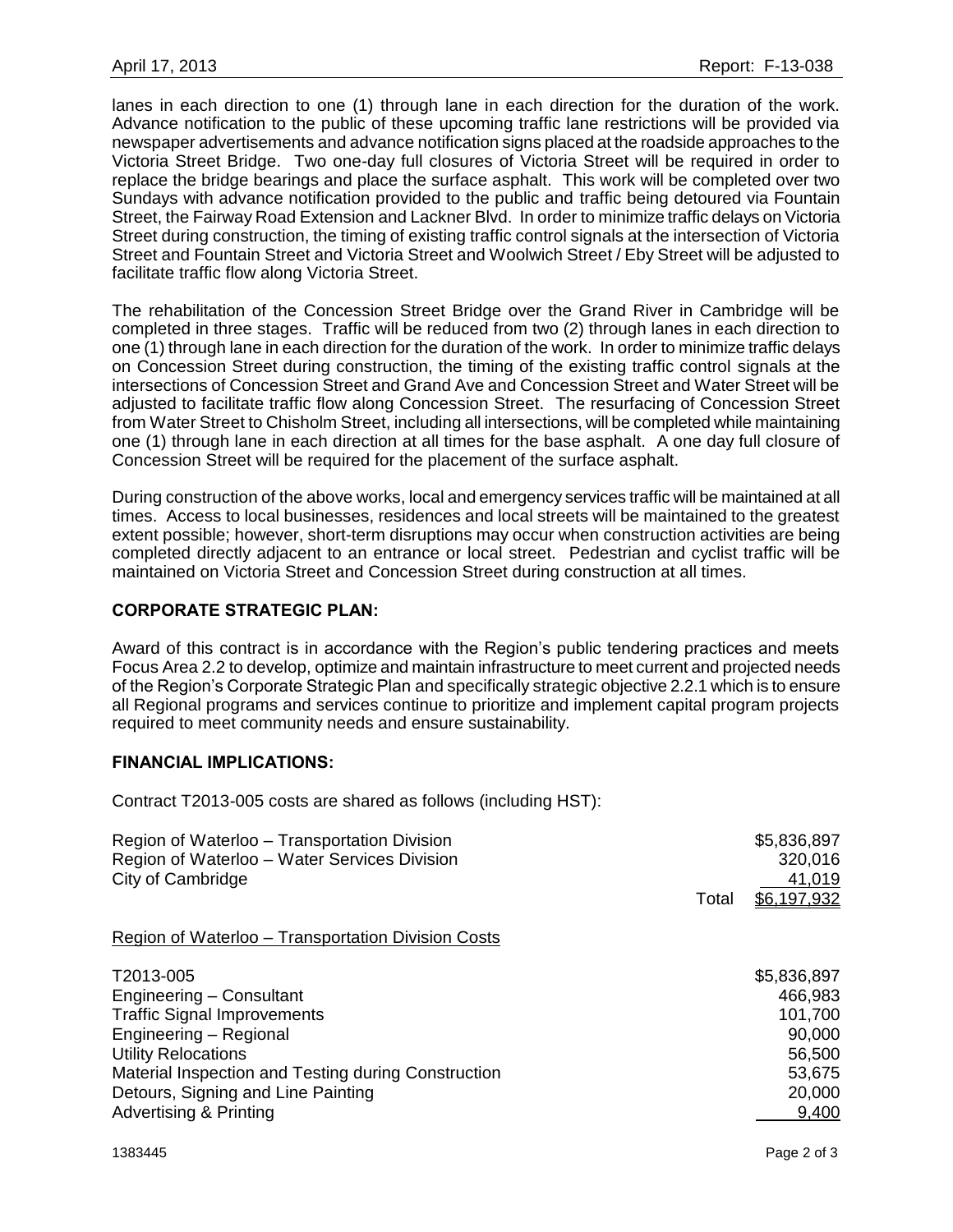Less: Municipal Rebate of 86.46% of HST (11.24%) (648,104)

 Sub-total \$6,635,155 Total \$5,987,051

The Region of Waterloo's approved 2013 Transportation Capital Program includes \$6,375,000 for these Regional Road and Bridge projects to be funded from the Roads Rehabilitation Reserve Fund. Based on the low tender result, the cost of this work is \$387,949 (approximately 6.1%) under the project budget.

#### Region of Waterloo – Water Services Division Costs

| T2013-005                                        |           | \$320,016 |
|--------------------------------------------------|-----------|-----------|
| Engineering – Consultant                         |           | 48,002    |
| Engineering - Regional                           |           | 5,000     |
| <b>Advertising &amp; Printing</b>                |           | 400       |
|                                                  | Sub-total | \$373,418 |
| Less: Municipal Rebate of 86.46% of HST (11.24%) |           | (36,605)  |
|                                                  | Total     | \$336,813 |

The Region of Waterloo's approved 2013 Water Services Capital Program includes funds of \$969,000 in 2013 for various watermain upgrade projects (project #04082), to be funded from the Development Charge and Water Reserve Funds. Of this amount, \$336,813 will be allocated for the relocation of the existing watermain on the Concession Street Bridge in Cambridge. The remaining funds will be used for replacement of the Nith River watermain crossing in Ayr, replacement of Schneider Creek watermain crossing on Manitou Drive in Kitchener, and replacement of the watermain crossing at the intersection of Fountain Street and Highway 401 in Cambridge and Kitchener.

#### City of Cambridge Costs

| T2013-005                                           |           | \$41,019 |
|-----------------------------------------------------|-----------|----------|
| Engineering - Consultant                            |           | 6,215    |
| <b>Traffic Signal Relocation</b>                    |           | 2,825    |
| Engineering - Regional                              |           | 2,500    |
| Material Inspection and Testing during Construction |           | 565      |
| <b>Advertising &amp; Printing</b>                   |           | 200      |
|                                                     | Sub-total | \$53,324 |
| Less: Municipal Rebate of 86.46% of HST (11.24%)    |           | (5,035)  |
|                                                     | Total     | \$48,289 |

The City of Cambridge has sufficient funds in its 2013 budget for its portion of the contract work and has asked that the Region proceed with the work on its behalf.

The final date of acceptance for this tender is May 12, 2013.

## **OTHER DEPARTMENT CONSULTATIONS/CONCURRENCE:** Nil

#### **ATTACHMENTS**: Nil

#### **PREPARED BY:** *Charles Whitlock*, Director, Procurement & Supply Services

**APPROVED BY:** *Craig Dyer*, Chief Financial Officer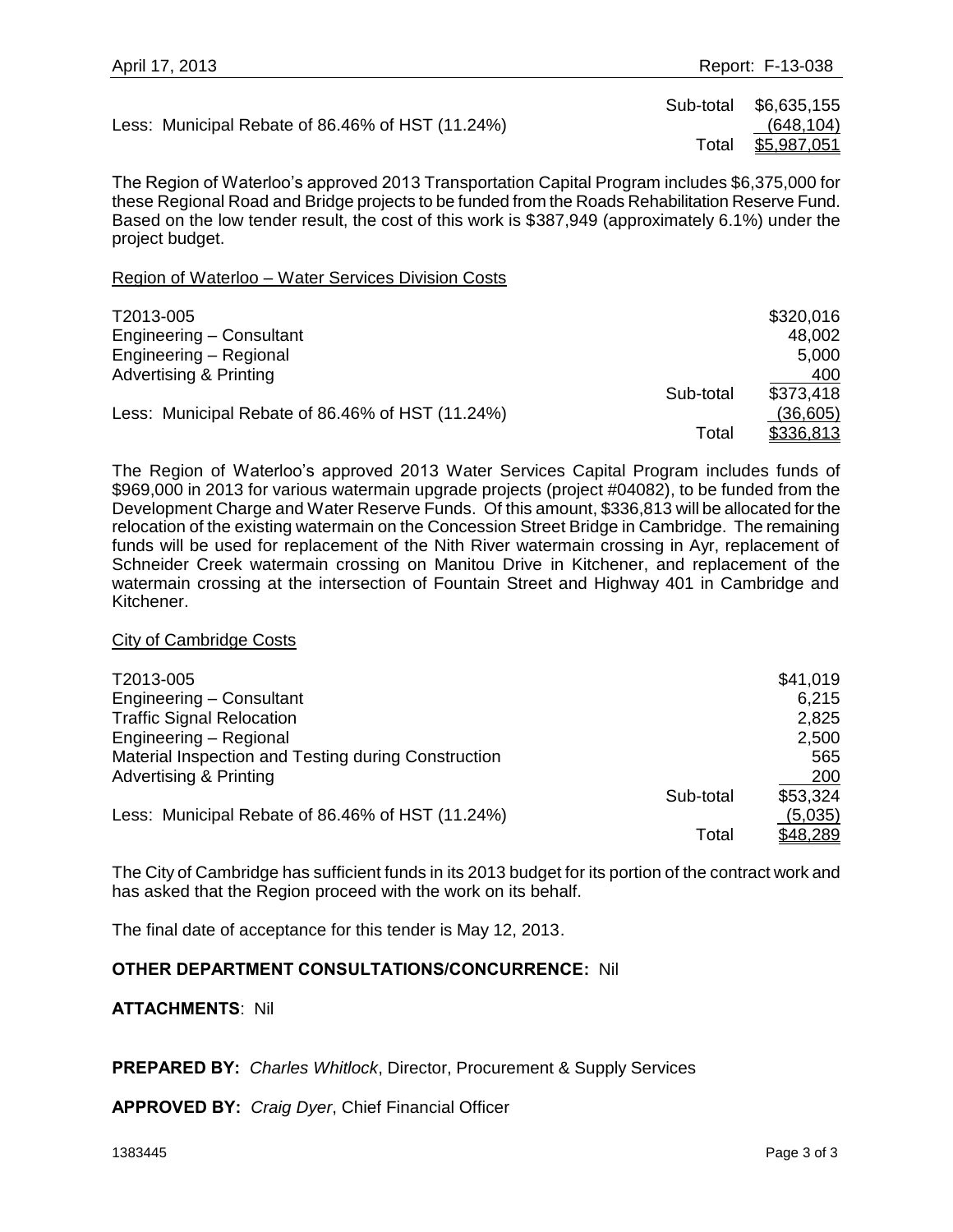## <span id="page-11-0"></span>**THE REGIONAL MUNICIPALITY OF WATERLOO PLANNING AND WORKS COMMITTEE**

## **Summary of Recommendations to Council**

The Planning and Works Committee recommends as follows:

- 1. THAT the Region of Waterloo accept P-13-032, Monthly Report of Development Activity for February 2103, dated April 9, 2013.
- 2. THAT the Regional Municipality of Waterloo amend section 4 of the Terms of Reference of the Laurel Creek Headwaters Environmentally Sensitive Landscape Public Liaison Committee, as described in Report No. P-13-040, dated April 9, 2013.
- 3. THAT the Regional Municipality of Waterloo enter into a Consultant Services Agreement with MTE Consultants Inc. of Kitchener, Ontario to provide consulting engineering services for the preliminary design, detailed design, contract administration and construction inspection for the Ottawa Street Improvements from Highway 7 Eastbound Ramp to Lackner Boulevard in the City of Kitchener at an upset limit of \$261,572.66 plus applicable taxes, as per Report E-13-045 dated April 9, 2013, for the preliminary design and detailed design phases with contract administration and construction inspection to be paid on a time basis.
- 4. THAT the Regional Municipality of Waterloo enter into a Consultant Services Agreement with WalterFedy to provide consulting engineering services for a Class Environmental Assessment, detailed design, contract administration and construction inspection for Northumberland Street/Swan Street from the CPR Tracks to Hilltop Drive in the Township of North Dumfries at an upset fee limit of \$515,873.92 plus applicable taxes for the Class Environmental Assessment and detailed design phases with construction administration services to be paid on a time basis as described in Report E-13-051 dated April 9, 2013.
- 5. THAT the Regional Municipality of Waterloo enter into a Consulting Services Agreement with XCG Consultants Ltd. of Kitchener, Ontario, to provide consulting engineering services for undertaking the New Hamburg Wastewater Treatment Plant (WWTP) Expansion Class Environmental Assessment (EA) and Preliminary Design, at an upset limit of \$550,000 plus applicable taxes, as per Report E-13-047, dated April 9, 2013.
- 6. THAT the Regional Municipality of Waterloo approve the following actions with respect to the Hespeler Road / Canadian Pacific Railway Grade Separation, City of Cambridge:
	- (a) Approve the Urban Design Enhancement concept for the Hespeler Road corridor, from Dundas Street / Coronation Boulevard (the "Delta") to Avenue Road / Jaffray Street, as described in Report E-13-019, dated April 9, 2013;
	- (b) Approve Dufferin Construction Company to construct, in 2013, the urban design enhancements under a Change Order to the Region's existing Hespeler Road / Canadian Pacific Railway Grade Separation Contract 2011-003, to a maximum of \$225,000;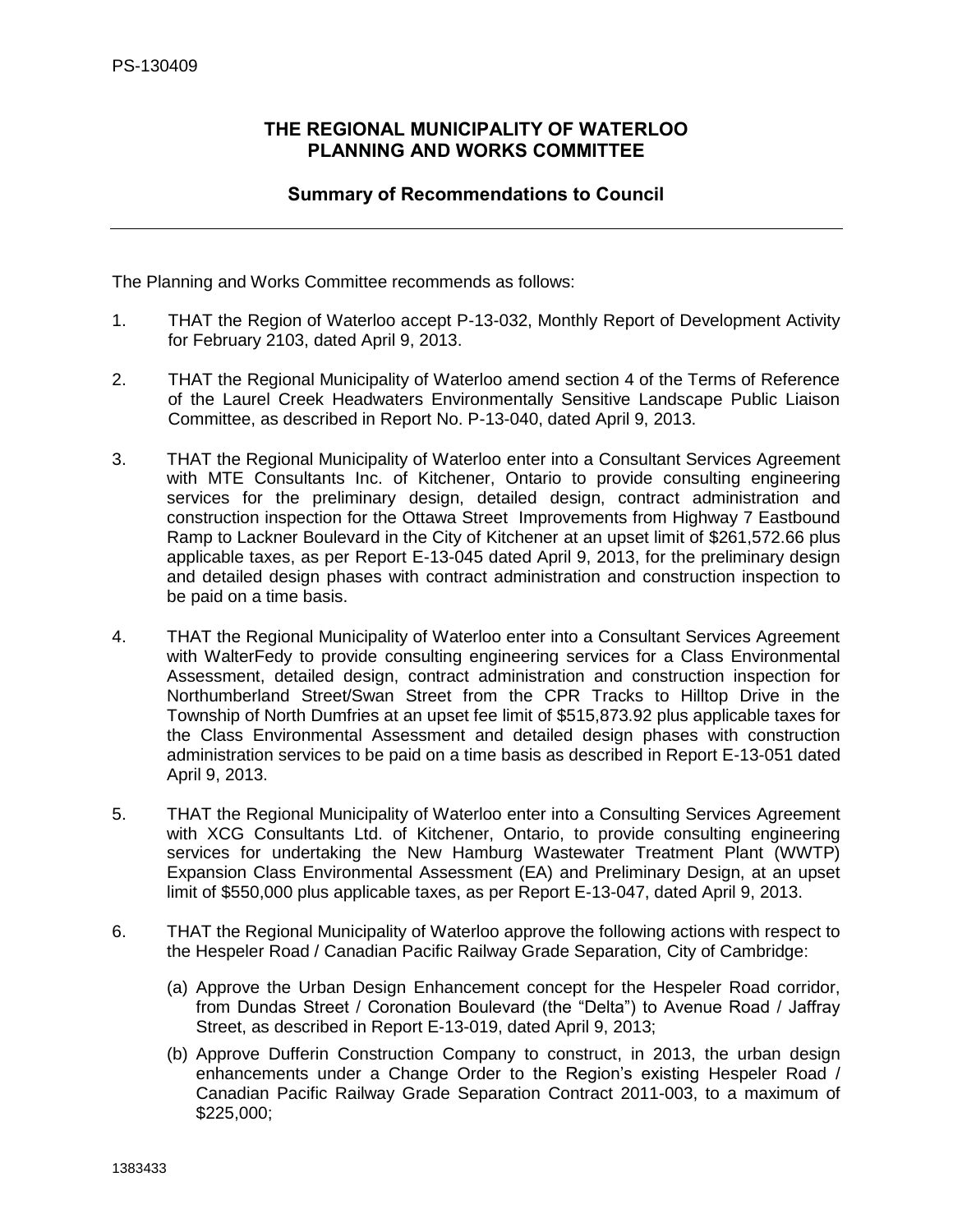- (c) Direct staff to develop and implement design of the permanent banners, including options for colours, materials and graphics; and
- (d) Direct staff to continue discussions with City of Cambridge staff concerning timing, design, cost-sharing and implementation of parkettes with concentrated landscape/streetscape,

all as described in Report E-13-019.

7. THAT the Regional Municipality of Waterloo approve the Request for Proposal Technical Conflicts: D. Craig R. Deutschmann

K. Seiling

Matters and a Design and Bid Fee of \$200,000 for each unsuccessful qualified proponent as described in Report E-13-048 dated April 9, 2013.

8. THAT the Regional Municipality of Waterloo approve the recommended location and access modifications for the Grand River Hospital Rapid Transit station stop, as per Report E-13-050, dated April 9, 2013. Conflicts: D. Craig R. Deutschmann K. Seiling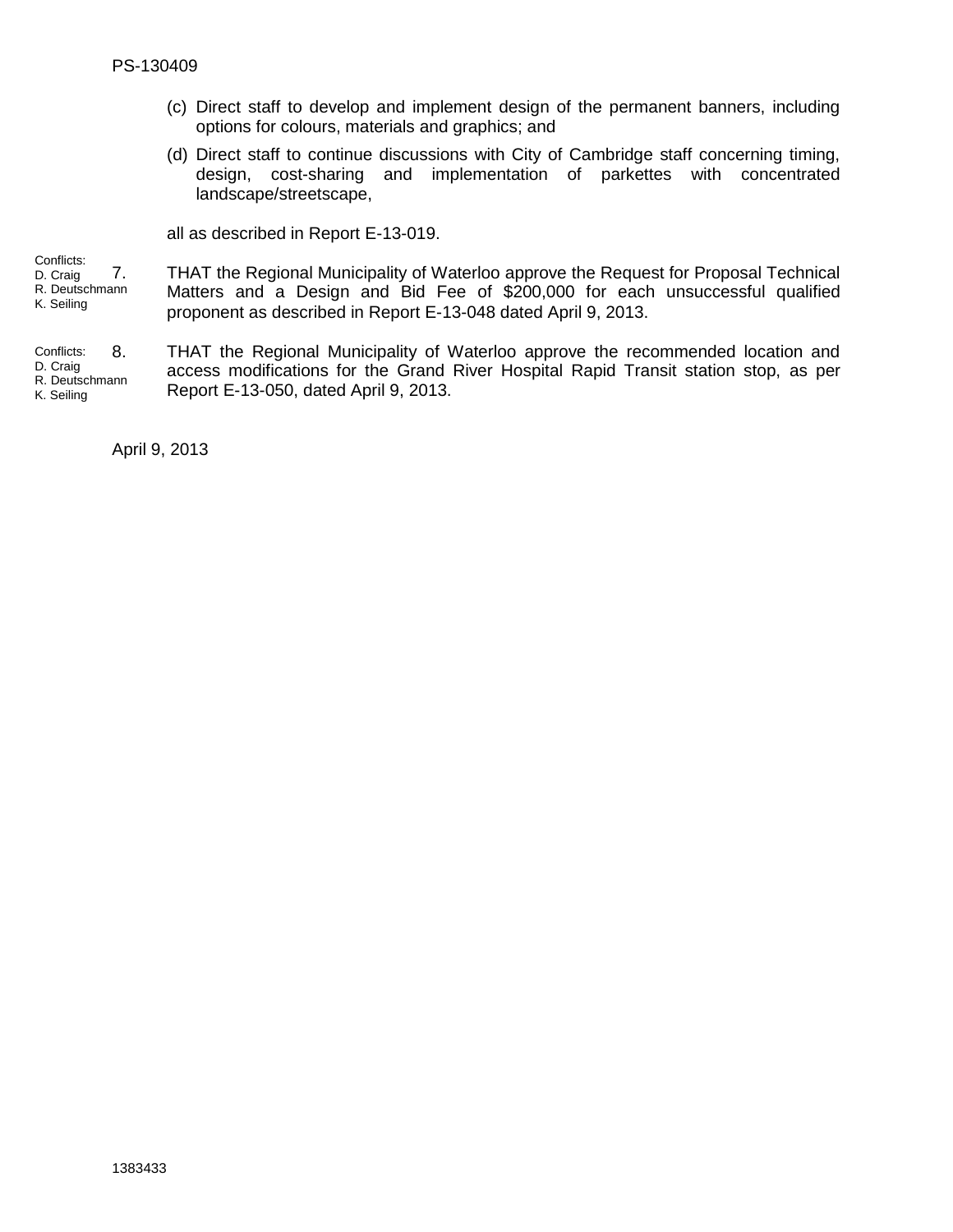## **THE REGIONAL MUNICIPALITY OF WATERLOO PLANNING AND WORKS COMMITTEE**

## **Summary of Closed Recommendations to Council**

<span id="page-13-0"></span>The Planning and Works Committee recommends as follows:

- 1. THAT The Regional Municipality of Waterloo approve the agreement with Shanae Management Inc., Xtreme Motors Ltd. and 1743151 Ontario Limited pursuant to section 24 of the *Expropriations Act,* and execute all documentation related thereto, wherein the Region pays the parties the sum of \$657,000 in full and final settlement of all claims arising from the expropriation of the lands described as being Part of Lot 394, Plan 376, being Part 1 on Reference Plan 58R-17282, City of Kitchener, P.I.N. 22319-0407 (LT) (178 Louisa Street), City of Kitchener, Regional Municipality of Waterloo, plus reasonable legal, appraisal and other costs up to the maximum amount of \$65,000 plus HST, subject to all such documentation being satisfactory to the Regional Solicitor.
- 2. THAT the Regional Municipality of Waterloo approve, enter into a Settlement Agreement for, and execute all documentation related to, the expropriation of lands described as Part Lot 24, Registered Plan 131, being Part 1, Plan WR739912, PIN 22326-0193(LT), in the City of Kitchener, Regional Municipality of Waterloo, known municipally as 269 Weber Street West from Reinhart Klein and Erika Koeckritz for the sum of \$210,000.00 as settlement for the acquisition of the property, plus associated acquisition costs, and \$40,000 compensation for disturbance damages and costs, to the satisfaction of the Regional Solicitor.
- 3. THAT the Regional Municipality of Waterloo take the following actions with respect to the Laurel Creek Headwaters Environmentally Sensitive Landscape Public Liaison Committee as explained in P-13-039, dated April 9, 2013:
	- a) Appoint Mr. Wayne Buck, nominee of the Waterloo Stewardship Council, for a three year term expiring December 31, 2015; and
	- b) Re-appoint Mr. Ron Weber, nominee of the National Farmers Union, for a three year term expiring December 31, 2015.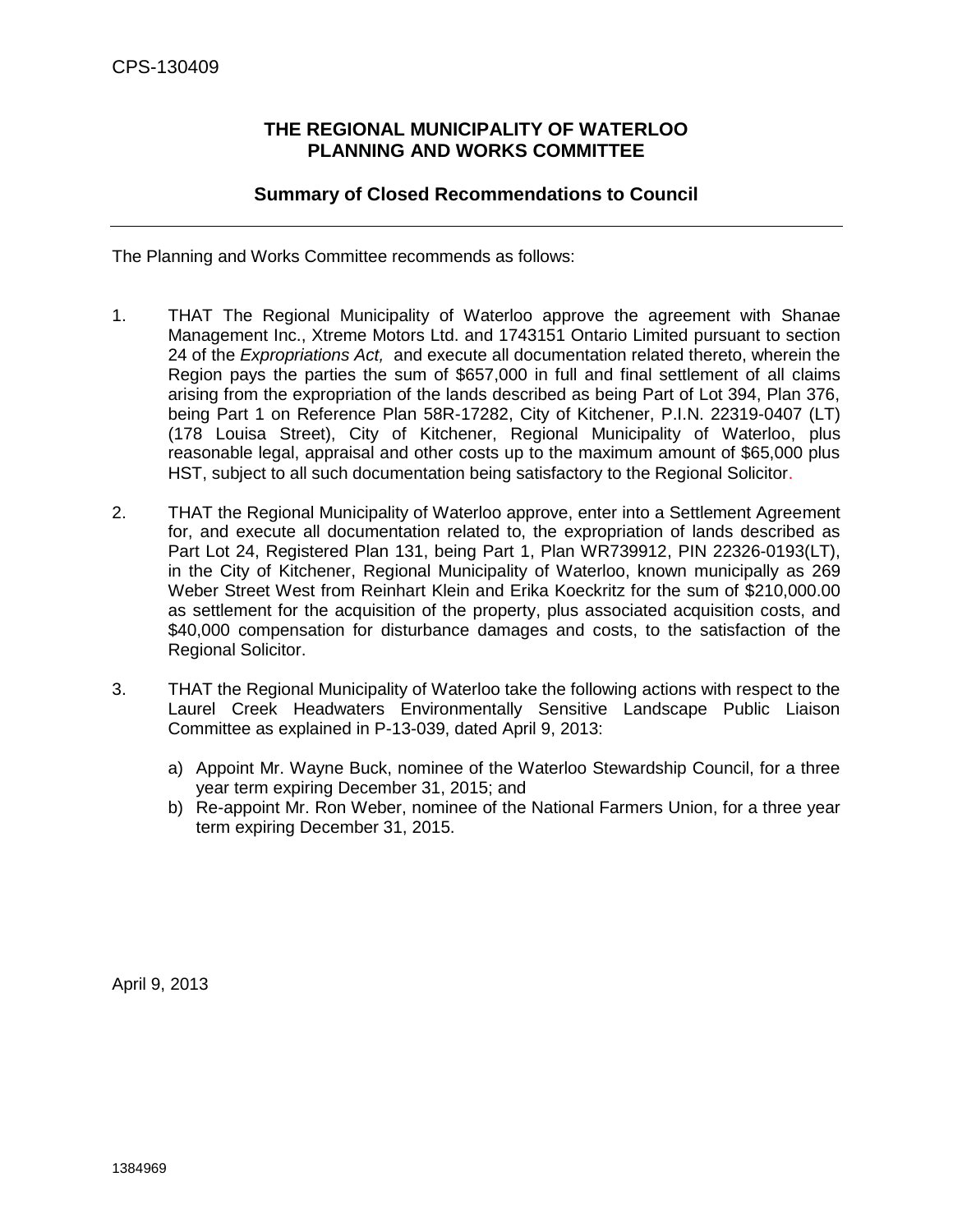## <span id="page-14-0"></span>**THE REGIONAL MUNICIPALITY OF WATERLOO ADMINISTRATION AND FINANCE COMMITTEE**

## **Summary of Recommendations to Council**

The Administration and Finance Committee recommends as follows:

- 1. THAT the Regional Municipality of Waterloo transfer 50% of the 2012 year end operating budget surplus for Community Housing to the Housing Reserve Fund. [F-13-031]
- 2. THAT the Regional Municipality of Waterloo authorize the issuance of debentures in an amount not to exceed \$70.0 million for a term not to exceed 20 years for the growth related portion of Process Upgrade capital projects for the Kitchener and Waterloo Wastewater Treatment Plants, with the associated debenture servicing costs funded from the Wastewater Development Charges Reserve Fund. [F-13-034]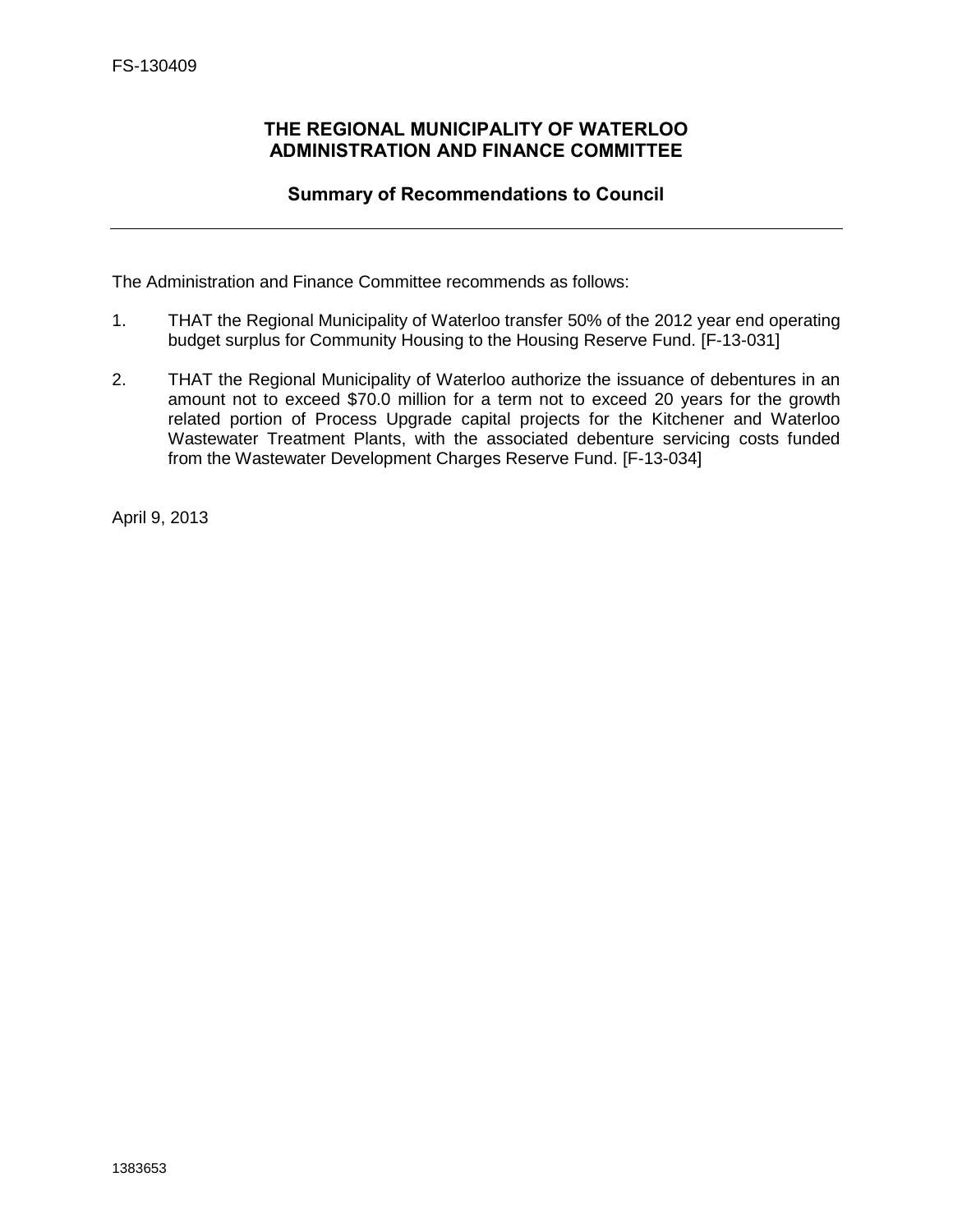## <span id="page-15-0"></span>**THE REGIONAL MUNICIPALITY OF WATERLOO COMMUNITY SERVICES COMMITTEE**

## **Summary of Recommendations to Council**

The Community Services Committee recommends as follows:

- 1. THAT the Regional Municipality of Waterloo endorse the Waterloo Region Food Charter, as presented on April 9, 2013.
- 2. THAT the Regional Municipality of Waterloo enter into a service agreement with the Early Childhood Educator Professional Resource Centre, Conestoga College, for delivery of professional development activities for Early Learning and Child Care programs, as outlined in report SS-13-011.
- 3. THAT the Regional Municipality of Waterloo enter into a Service Contract effective May 1, 2013 with the Kitchener-Waterloo Young Women's Christian Association, head office located at 153 Frederick Street, Kitchener, ON, N2H 2M2 as outlined in report SS-13- 012, dated April 9, 2013.
- 4. THAT the Regional Municipality of Waterloo approve the Community Housing Update and Proposed 2013 Progress Plan, as described in Report P-13-034, dated April 9, 2013.
- 5. THAT the Regional Municipality of Waterloo approve the initiatives to improve the consistency of EMS Service Delivery, as outlined in Report PH-13-016, dated April 9, 2013.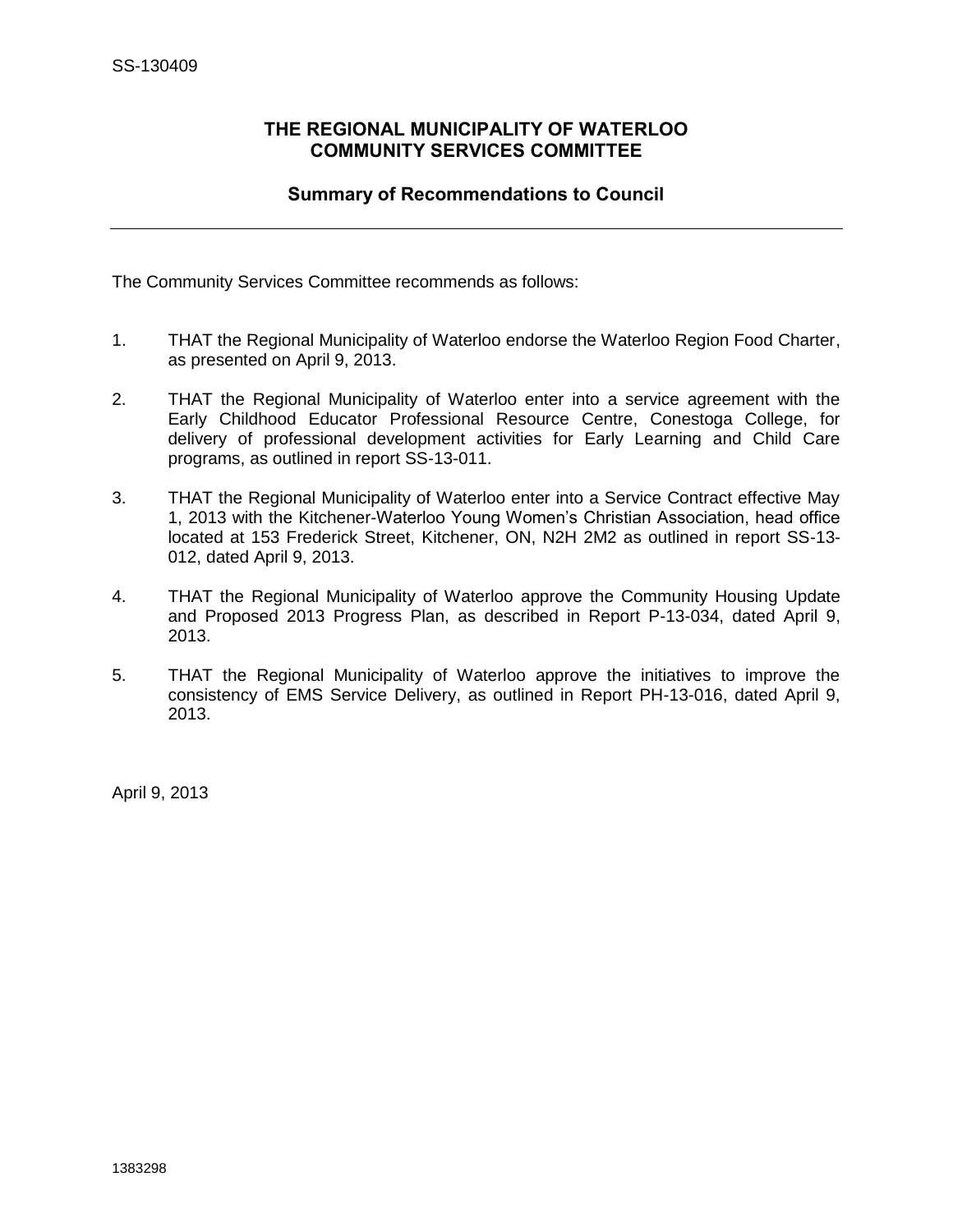## <span id="page-16-0"></span>**THE REGIONAL MUNICIPALITY OF WATERLOO LIBRARY COMMITTEE**

## **Summary of Recommendations to Council**

The Library Committee recommends as follows:

- 1. THAT the Regional Municipality of Waterloo receive the "Service Review and Implementation Plan for Region of Waterloo Library, Final Consultant Report" for information, and direct staff to report back on specific elements for prioritization and implementation at the May meeting of the Library Committee, as described in Report P-LIB-13-001, dated April 9, 2013.
- 2. THAT the Regional Municipality of Waterloo approve the transfer of the 2012 Region of Waterloo Library operating surplus in the amount of \$34,342.68 to the Library Capital Reserve Fund to support future funding of capital and one-time projects. [P-LIB-13-002]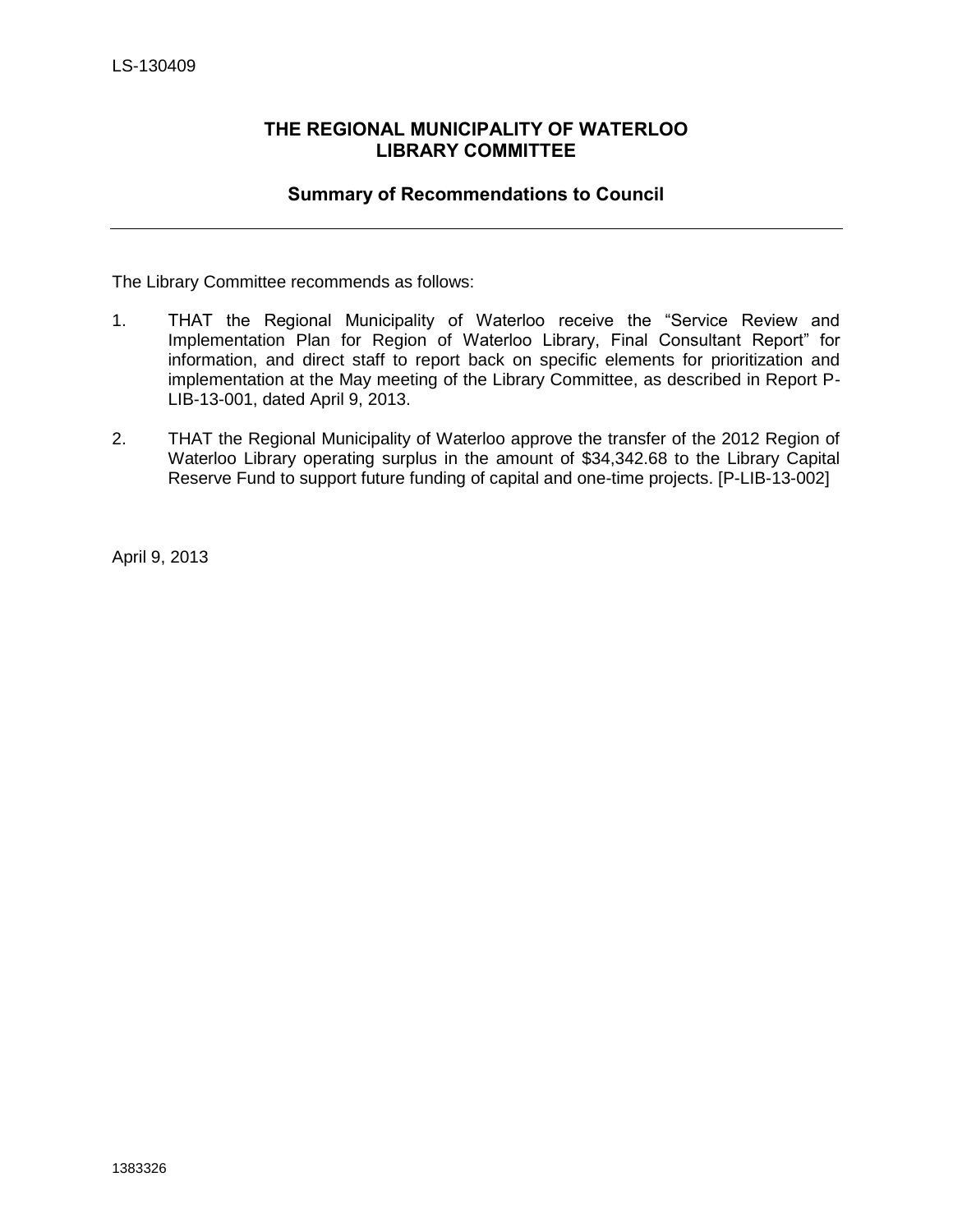<span id="page-17-0"></span>

SOCIAL SERVICES

Employment and Income Support

Date: April 17, 2013

# **MEMORANDUM**

To: Chair Ken Seiling and Members of Regional Council

From: David Dirks, Director, Employment and Income Support

Copies: Douglas Bartholomew-Saunders, Commissioner, Social Services

File No.: S09-80

Subject: **ONTARIO WORKS CASELOAD: MARCH 2013**

This memorandum is provided as information for members of Council. Employment & Income Support, Social Services with Finance monitors the Ontario Works (OW) caseload on a monthly basis. Below is a chart summarizing the caseload at the end of March 2013 with comparisons to the months of February 2013 and March 2012 as well as September 2008.

Very briefly,

| $\bullet$ | The OW caseload at March 2013 was:    | 8,575         |
|-----------|---------------------------------------|---------------|
| $\bullet$ | The OW caseload at February 2013 was: | 8,614         |
| $\bullet$ | The decrease from February 2013 was:  | $-39(-0.5%)$  |
| $\bullet$ | The decrease from March 2012 was:     | $-346(-3.9%)$ |
| $\bullet$ | The increase from September 2008 was: | 2,283 (36%)   |

- Waterloo Region unemployment rate for March 2013 was: 7.2%
- Waterloo Region unemployment rate for March 2012 was: 6.7%

## Ontario Works Caseload and Unemployment Rate

## March 2013 Ontario Works Caseload

| <b>March</b> | <b>February</b> | <b>March</b> | % Change                 | % Change            |
|--------------|-----------------|--------------|--------------------------|---------------------|
| 2013         | 2013            | 2012         | <b>February to March</b> | <b>Year to Year</b> |
| 8,575        | 8.614           | 8,921        | $(0.5\%)$                | (3.9%)              |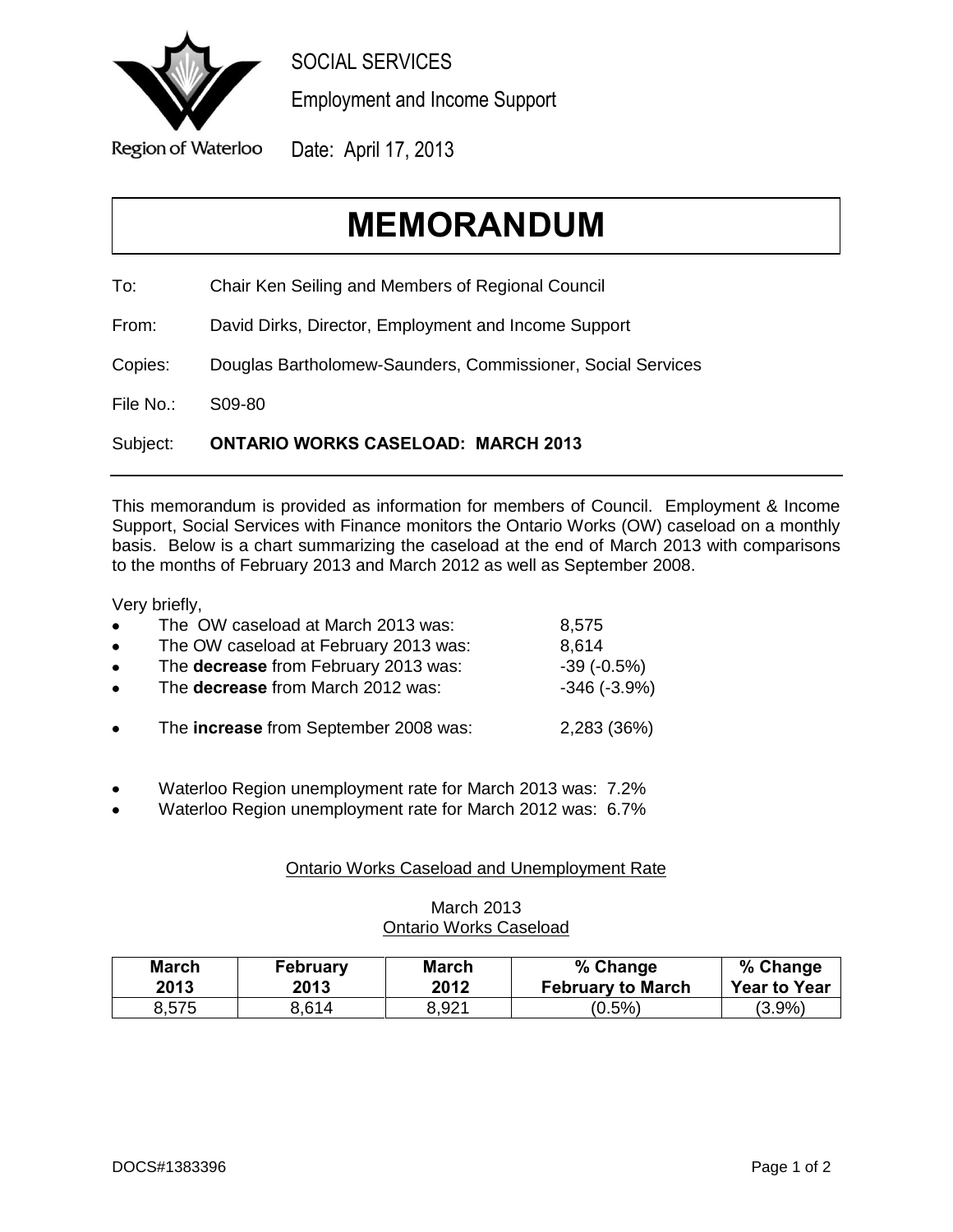|                        | <b>March</b><br>2013 | <b>February</b><br>2013 | <b>March</b><br>2012 | % Change<br><b>February to</b><br><b>March</b> | % Change<br><b>Year to</b><br>Year |
|------------------------|----------------------|-------------------------|----------------------|------------------------------------------------|------------------------------------|
| Province               | 7.7                  | 77                      | 7.4                  | $0.0\%$                                        | 4.1%                               |
| <b>Waterloo Region</b> | 7.2                  | 7.5                     | 6.7                  | $(4.0\%)$                                      | 7.5%                               |

#### Unemployment Rates – Seasonally Adjusted\*

\*As revised by Statistics Canada

The March caseload continues to stay around the first quarter average of 8,600 cases. Unlike previous years, it is not increasing during this period. Nevertheless the caseload remains 36% higher than at the outset of the 2008 recession.

The provision of social assistance supports the Region's 2011-2014 Corporate Strategic Focus Area 4: Healthy and Inclusive Communities; (to) foster healthy, safe, inclusive and caring communities.

If you have any questions or comments or for further information, please contact David Dirks, Director, Employment and Income Support at 519-883-2179 or [ddirks@regionofwaterloo.ca](mailto:ddirks@regionofwaterloo.ca)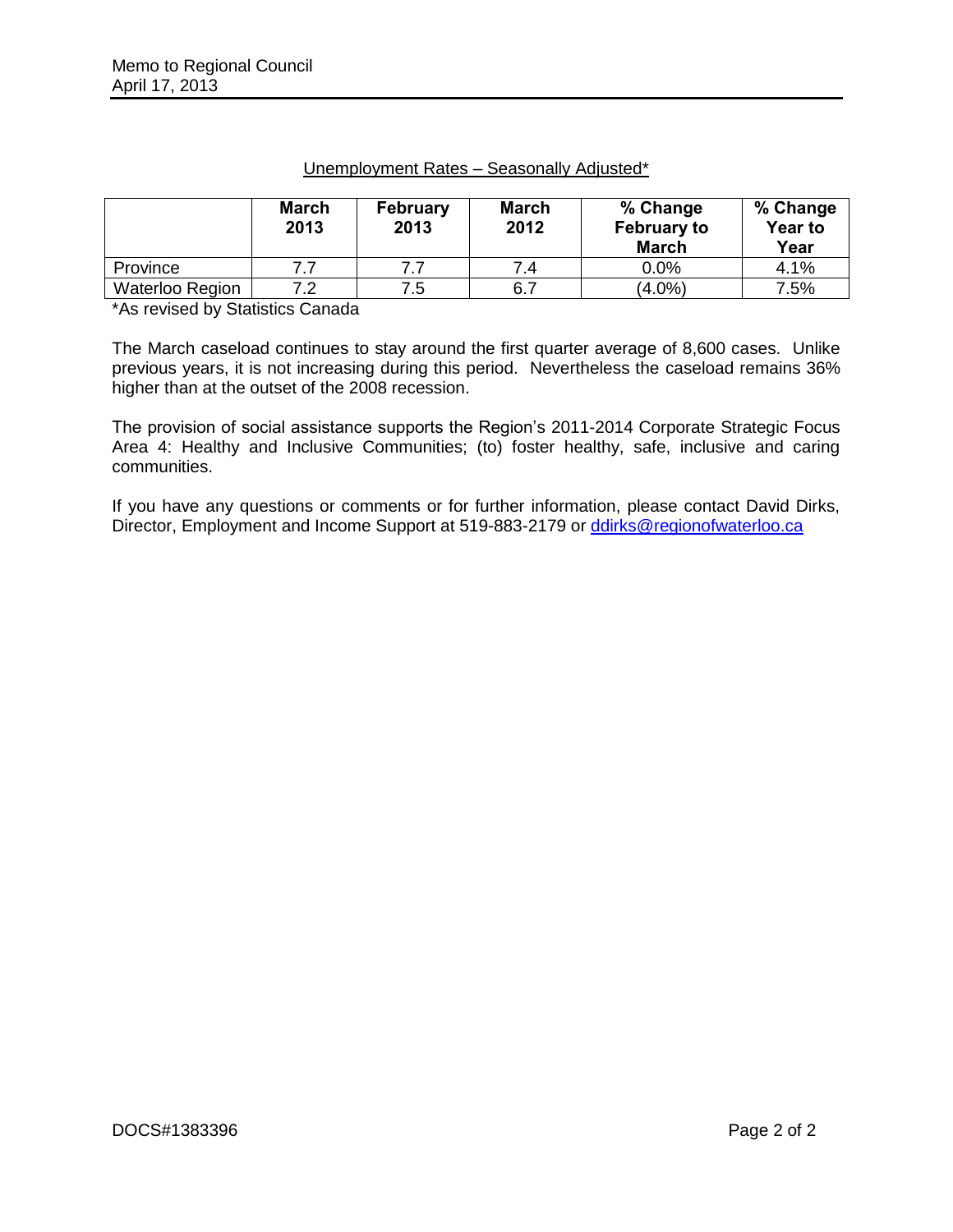<span id="page-19-0"></span>

**REGION OF WATERLOO**

## **CORPORATE RESOURCES Legal Services PLANNING HOUSING AND COMMUNITY SERVICES Housing**

**TO:** Chair Ken Seiling and Members of Regional Council

**DATE:** April 17, 2013 **FILE CODE:** L04-20

## **SUBJECT: SAND HILLS CO-OPERATIVE HOUSING INC., 250 CHANDLER DRIVE IN KITCHENER**

## **RECOMMENDATION:**

For information.

#### **SUMMARY:**

This report is intended to provide information concerning the management of Sand Hills Cooperative Homes Inc., an eighty (80) unit community housing development located at 250 Chandler Drive in the City of Kitchener. The Region of Waterloo has oversight responsibility for this property in its capacity as "Service Manager" under the provincial *Housing Services Act* ("the Act") and provides an annual combined operating and rent geared to income subsidy of \$486,000.

A board of directors, all of whom reside at the property, is responsible for the management of the Co-operative. Since the late summer of 2012, Regional staff has repeatedly expressed serious concerns to the Board concerning the management of the Co-operative, which are detailed in the body of this Report. The concerns of Regional staff have also been substantiated by feedback received directly from members of the Co-operative.

In accordance with the Act, the Service Manager has provided written notices to the Board detailing the nature of the concerns and what must be done to rectify them. The Service Manager has also offered various forms of assistance including assistance with procuring property management services and assuming certain property management functions on behalf of the Co-operative on a temporary basis. The Board has failed to undertake the necessary steps to remedy the lack of proper management of the Co-operative. Pursuant to his delegated authority, the Commissioner of Planning, Housing and Community Services delivered a final notice to the Board on March 21, 2013 informing the Board of the Region's intent to remove all of the current members of the Board of Directors and replacing them with a five (5) member Board of Directors in accordance with the Region's authority under the Act. The appointment of the new Board took effect on April 15, 2013. The intent of this action is to stabilize the financial and operational management of the Co-operative, initiate a process for improving the ongoing maintenance and making needed capital repairs to the property.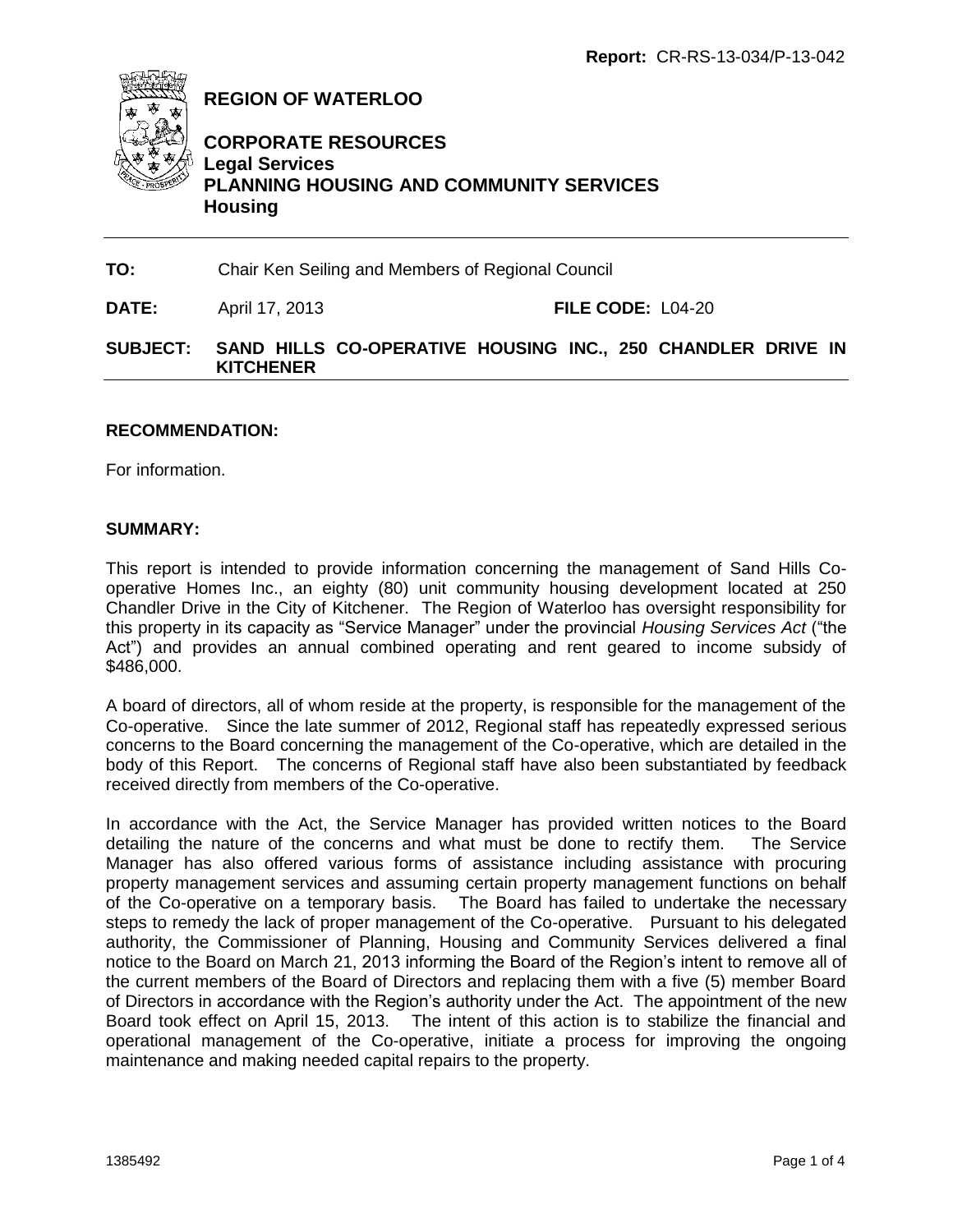#### **REPORT:**

The Region of Waterloo has a statutory role as "Service Manager" in accordance with the *Housing Services Act* to oversee the management and provide funding to the Sand Hills Cooperative, an 80-unit community housing property located at 250 Chandler Drive. In 2011, the combined member rent-geared to income and operating subsidies paid by the Region totaled approximately \$486,000.

The Co-operative has been governed by a volunteer Board of Directors with each director also being a resident of the property as per a requirement of the Ontario *Co-operative Corporations Act*. The Board has not, however, provided adequate documentation confirming that it is either legally constituted or that it continues to act with the approval of the membership of the Cooperative. In the fall of 2012, Regional staff had several meetings with the Board's legal representative and the Chair of the Board. Since that time, however, the Board has not accepted several invitations from the Region to meet.

Beginning in the fall of 2012, Regional staff has expressed concerns regarding the lack of proper management by the Board. These concerns were detailed in two previous notices sent to the Board of the Co-operative on October 18, 2012 and January 2, 2013. The most serious of these concerns include:

- the inability to provide adequate property management services;
- failure to maintain the property in an adequate state of repair and the lack of a proper system  $\bullet$ and resources for maintaining the condition of the property;
- the lack of proper financial administration of the Co-operative;
- failure to complete annual financial statements and other financial documentation in accordance with the requirements of the *Housing Services Act*;
- failure to properly administer rent-geared to income subsidies for members; and
- failure to hold meetings, and seek approval, of members as required by provincial law and the by-laws of the Co-operative.

The Region has also requested particulars concerning payments made to directors from the Cooperative's funds however no information or particulars have been provided by the Board.

As noted above, the Region's concerns include lack of adequate maintenance and repair of the property. In January of 2013, a professional engineer was appointed under the Region's authority in the *Housing Services Act* to conduct a building condition audit. Despite having a lawful right to attend at the property, the engineer's attendance was obstructed by members of the Board and an audit was not completed.

As a result of the ongoing failure of the Board to properly manage this property, the Commissioner of Planning, Housing and Community Services has, in accordance with this delegated authority, removed the existing Board of Directors and replaced the Board with five (5) community volunteers who will assume the governance of the community housing provider for a two year period. The effective date of the appointment of the Board was April 15. The intent of this action is to improve the management and governance of the housing provider. The new appointee board will work closely with both the Co-operative Housing Federation of Canada and Central Ontario Co-operative Housing Federation to provide training and support to members of the Co-operative with a goal of adding resident members to the Board and ultimately returning management of the Co-operative back to a board comprised entirely of members.

Prior to the appointment of the new board, on April 4, Regional staff invited members of the Cooperative to an informational meeting at the Chandler-Mowat Community Centre. The meeting was well attended and most of the members in attendance expressed both concern with the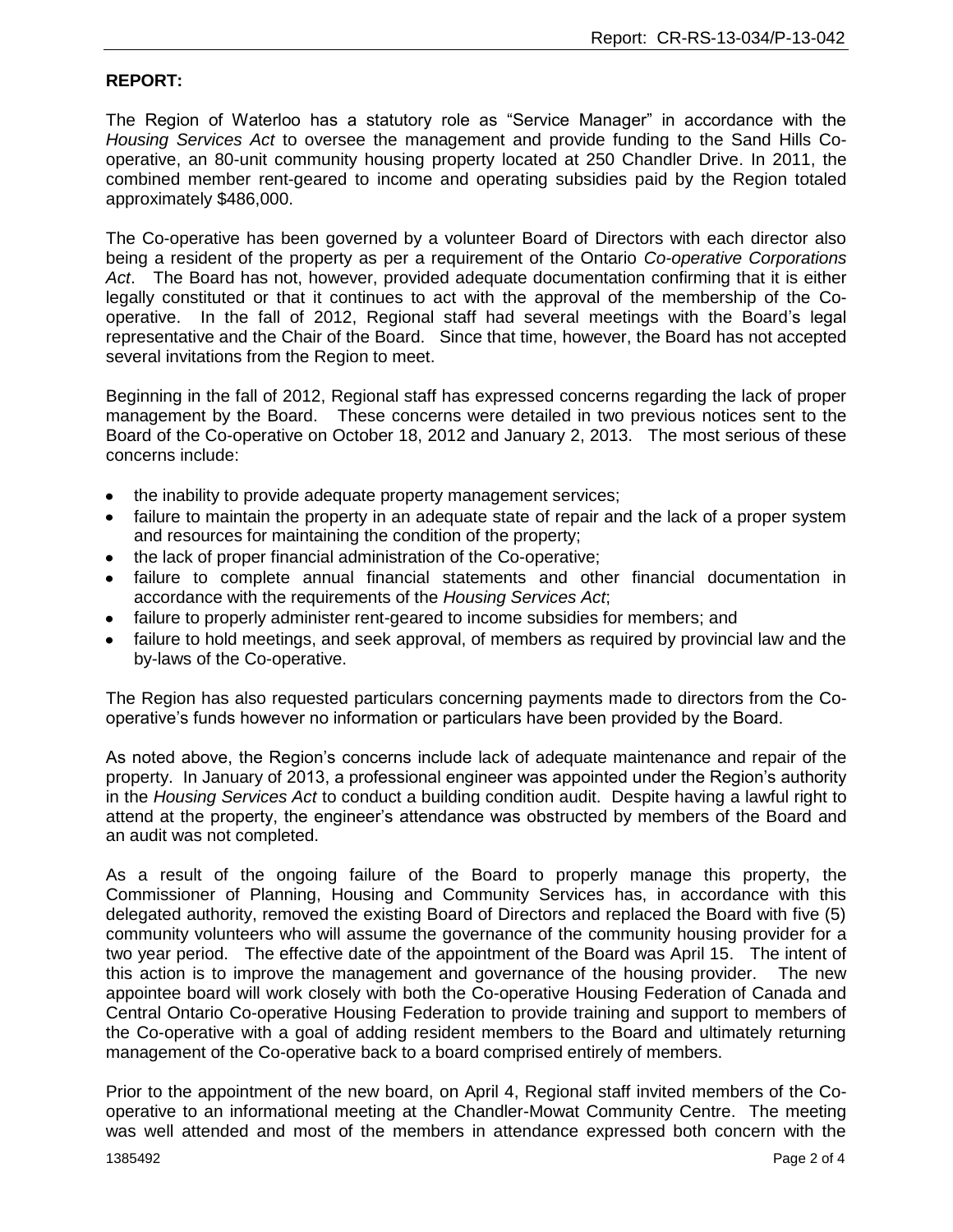management of the Co-operative and support for the Region's plan to appoint a board of directors to replace the existing board.

Regional staff considered several remedies in this instance including the termination of subsidy or the appointment of a receiver, both of which could cause considerable additional hardship for the members of the Co-operative, risk of greater harm or significant additional expense for the Cooperative, which is already financially challenged.

After considering the various options, as noted above, the Commissioner of Planning, Housing and Community Services has issued a notice removing the existing directors from office and replacing them with five (5) non-resident directors which appointment had effect on April 15, 2013. Section 98 of the Act provides authority to the Region, as Service Manager, to appoint nonresident directors *Housing Services Act* notwithstanding membership in the Co-operative being a requirement of the Co-operative Corporations Act. This new Board of Directors will work closely with Regional staff in stabilizing the management of the Co-operative and will oversee the procurement of suitable property management and maintenance services for the Co-operative.

The five (5) members of the volunteer appointee board are:

- Fil Mendes, a lawyer;  $\bullet$
- Tim Sullivan, a senior manager with a public accounting firm with expertise in providing accounting services to housing co-operatives;
- Martin Buhr, an advocate of community housing in the Region of Waterloo and director of Mennohomes, a non-profit developer and provider of housing in Waterloo Region;
- Kathi Zarfas, former General Manager of Waterloo Region Housing, existing director of Fife Road Co-operative Homes in Guelph and retired executive with the Housing Services Corporation; and
- Arli Klassen, Social Worker, Previous Executive Director for Social Planning Council, Kitchener, and several key leadership positions with Mennonite Central Committee Ontario and Binational (Canada/US) working on governance and change management.

One of the first tasks of the new Board will be to complete the financial audit of the Co-operative and engage in a review of the financial books and practices of the Co-operative. The other primary objective of the new Board will be to document, with the assistance of a professional engineer, the immediate and short term needs of the property for maintenance and capital repairs and implement a plan for this work to be completed. The Board will also oversee the completion of the audited financial statements for the previous fiscal year which were due on November 30, 2012.

Regional staff will be issuing a press release concerning the appointment of the new board and will provide the members of the Co-operative with regular reports during the transition process. The newly appointed Board will be meeting with the members as soon as possible to hear the concerns of the members and present plans for improving the governance and management of the Co-operative. Regional staff will also provide a further report to Regional Council on the progress of the new Board later this year.

## **CORPORATE STRATEGIC PLAN:**

Council's Strategic Focus includes improving accessibility to housing. This report seeks to both maintain and, where possible, enhance this focus area by stabilizing the accessibility to housing and ensuring that the Region of Waterloo and its housing providers operate in a responsible and sustainable environment.